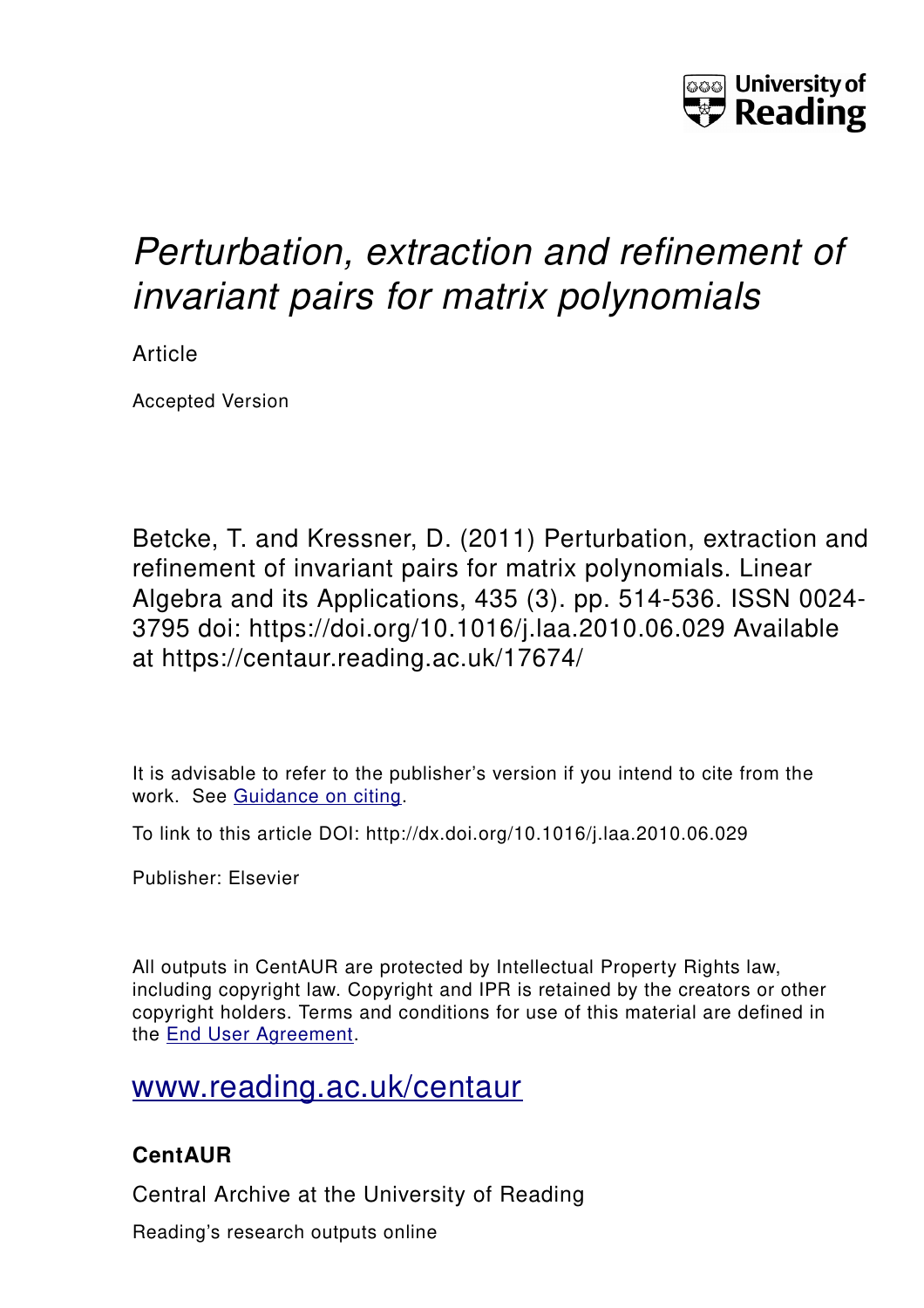## Perturbation, Extraction and Refinement of Invariant Pairs for Matrix Polynomials

Timo Betcke<sup>∗</sup> Daniel Kressner†

February 2, 2010

#### Abstract

Generalizing the notion of an eigenvector, invariant subspaces are frequently used in the context of *linear* eigenvalue problems, leading to conceptually elegant and numerically stable formulations in applications that require the computation of several eigenvalues and/or eigenvectors. Similar benefits can be expected for *polynomial* eigenvalue problems, for which the concept of an invariant subspace needs to be replaced by the concept of an invariant pair. Little has been known so far about numerical aspects of such invariant pairs. The aim of this paper is to fill this gap. The behavior of invariant pairs under perturbations of the matrix polynomial is studied and a first-order perturbation expansion is given. From a computational point of view, we investigate how to best extract invariant pairs from a linearization of the matrix polynomial. Moreover, we describe efficient refinement procedures directly based on the polynomial formulation. Numerical experiments with matrix polynomials from a number of applications demonstrate the effectiveness of our extraction and refinement procedures.

### 1 Introduction

Given a matrix polynomial

$$
P(\lambda) = A_0 + \lambda A_1 + \lambda^2 A_2 + \dots + \lambda^\ell A_\ell \tag{1}
$$

with  $n \times n$  matrices  $A_0, \ldots, A_\ell$ , a vector  $x \neq 0$  is called an *eigenvector* belonging to some *eigenvalue*  $\lambda_0$  of P if  $P(\lambda_0)x = 0$ . Generalizing the notion of an *eigenpair*  $(x, \lambda)$ , a pair  $(X, S) \in \mathbb{C}^{n \times k} \times \mathbb{C}^{k \times k}$  is called *invariant* if the relation

$$
\mathbb{P}(X, S) := A_0 X + A_1 X S + A_2 X S^2 + \dots + A_\ell X S^\ell = 0.
$$
 (2)

is satisfied. One could regard the space  $\mathcal X$  spanned by the columns of X as an invariant subspace for  $P$ . However, as we will see in the course of this paper, the notion of invariant subspaces is rather inconvenient when dealing with polynomial eigenvalue problems and the notion of invariant pairs should be preferred.

<sup>∗</sup> t.betcke@reading.ac.uk, Department of Mathematics, University of Reading, UK. Timo Betcke acknowledges support by Engineering and Physical Sciences Research Council grant EP/D079403/1.

<sup>†</sup> kressner@math.ethz.ch, Seminar for applied mathematics, ETH Zurich, Switzerland.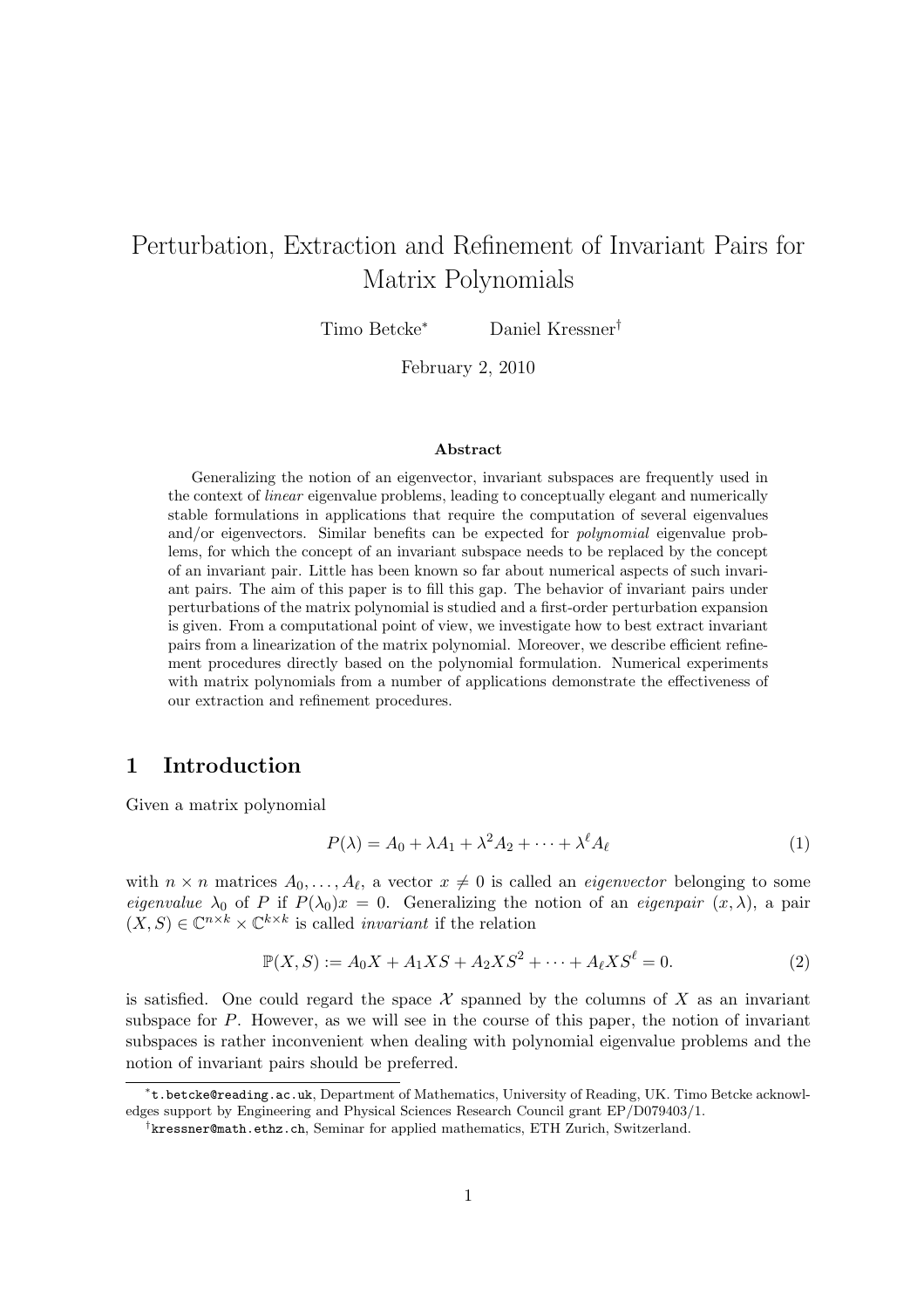For linear eigenvalue problems, it is well known that working with invariant subspaces instead of eigenvectors offers conceptual and numerical benefits [16]. For example, eigenvectors associated with a multiple eigenvalue are unstable under perturbations, that is, an arbitrarily small change in the matrix may cause some of the eigenvectors disappear. In contrast, the corresponding invariant subspace remains stable under perturbations, provided that it is simple, that is, the algebraic eigenvalue multiplicities of the invariant subspace coincide with those of the matrix. It will be seen that similar statements hold for matrix polynomials; working with invariant pairs generally increases the robustness of numerical methods in the presence of (nearly) multiple eigenvalues.

For  $k = n\ell$ , invariant pairs are closely connected to the notion of standard pairs developed by Gohberg, Lancaster, and Rodman [15]. For  $k < n\ell$ , invariant pairs could therefore be seen as local versions of standard pairs. If S is in Jordan canonical form then  $(X, S)$  is called a Jordan pair. As the focus of this paper is on numerical aspects, we shall not discuss this connection in more detail.

For  $k = n$  and invertible X, any matrix S satisfying (2) gives rise to a solvent  $X S X^{-1}$ for the polynomial P defined in  $(1)$ . We refer to Higham and Kim [19] for existing results on solvents for  $\ell = 2$ . Currently, it is not clear to us how solvents can be put to good use in the context of invariant pairs. One emphasis of this paper is that it is best, both from a theoretical and numerical point of view, to consider the matrices X and S (or  $X S X^{-1}$ ) not as separate entitities but only jointly in an invariant pair  $(X, S)$ .

For  $k = 1$ , invariant pairs coincide with eigenpairs (provided that  $X \neq 0$ ). Numerical aspects of eigenpairs for matrix polynomials have been studied quite intensively in the last decade. A number of theoretical results concerning the sensitivity of eigenvalues and eigenvectors of matrix polynomials under (structured) perturbations are available [5, 11, 1].

The polynomial eigenvalue problem (1) is usually solved via linearization and a large class of linearizations particularly suitable for computing eigenpairs has been introduced in Mackey et al. [29]. The effects of linearization on the (structured) eigenvalue sensitivity and backward error have been studied in [20, 21, 1], leading to clear recommendations which linearization is to preferred from a numerical point of view. Scaling and balancing are preprocessing steps that aim at improving the accuracy of computed eigenpairs, see [6, 13, 22].

The purpose of this paper is to discuss numerical aspects of invariant pairs for general  $k$ . Little is known in this direction so far, with the notable exception of the work by Beyn and Thümmler [9] on the continuation of invariant pairs for monic quadratic matrix polynomials. In fact, the work on this paper was very much inspired by the results in [9] and we will point out connections whenever possible.

The rest of this paper is organized as follows. Section 2 is concerned with basic properties of invariant pairs and introduces the notions of minimality and simplicity. In Section 3, we study the first-order behavior of an invariant pair under perturbations of the matrix polynomial. In particular, Theorem 7 reveals that simple invariant pairs combined with a suitable normalization condition are well-posed. Section 4 investigates computational aspects and presents several approaches to extracting invariant pairs from the solution of the linearized eigenvalue problem. Numerical experiments suggest that a novel approach based on the generalized singular value decomposition is the preferred one. In Section 5, we describe a Newton iteration for refining invariant pairs and investigate the solution of the corresponding linearized equations in some detail. Section 6 contains some numerical experiments demonstrating the use of the presented concepts and algorithms in applications. Appendix A serves to illustrate the relation between Jordan chains for matrix polynomials and invariant pairs.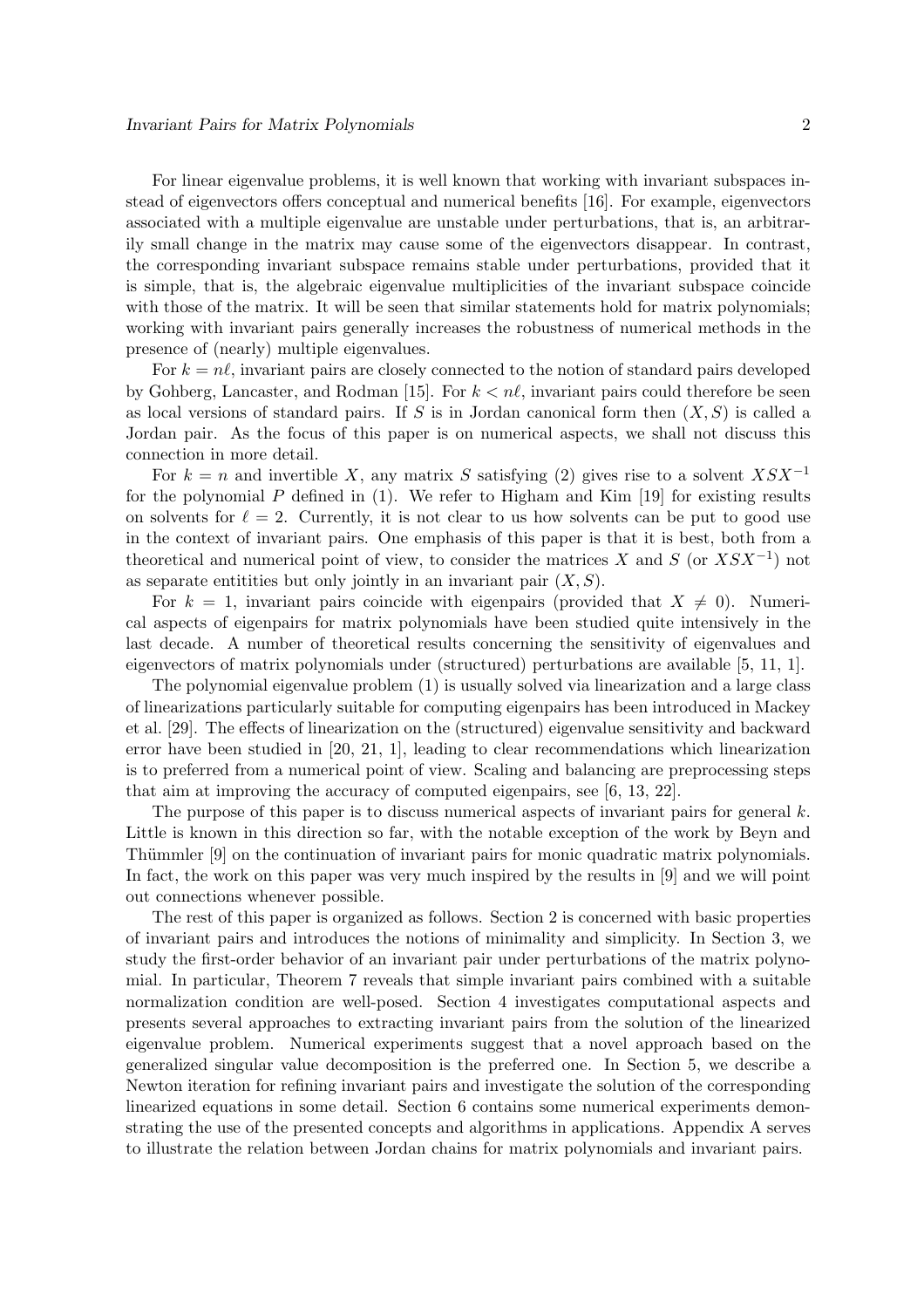Remark 1 *Recent numerically oriented work on polynomial eigenvalue problems, see for example [20, 21], has shifted towards the use of a homogeneous formulation*  $P(\alpha, \beta) = \beta^{\ell} A_0 +$  $\alpha\beta^{\ell-1}A_1+\alpha^2\beta^{\ell-2}A_2+\cdots+\alpha^\ell A_\ell$  in place of (1), partly because it elegantly allows for the *simultaneous treatment of finite and infinite eigenvalues. At least for*  $\ell = 1$ , *it is known how to put invariant subspaces in a homogeneous framework: by using pairs of deflating subspaces [35, 36]. However, it is not clear how to extend the concept of deflating subspaces to matrix polynomials. The notion of decomposable pairs from Chapter 7 in [15] does not appear to be suitable for this purpose as decomposability still relies on a strict separation between finite and infinite eigenvalues.*

*It should be emphasized, however, that infinite eigenvalues can still be covered by defining invariant pairs for the reverse polynomial, similar to the concept of infinite Jordan pairs from [15]. The only restriction imposed by such an approach is that an invariant pair may not contain both, zero and infinite eigenvalues simultaneously. If a polynomial has zero and infinite eigenvalues, they have to be handled by separate invariant pairs, one for the original and one for reverse polynomial.*

## 2 Preliminaries

In this section, we provide basic theoretical results on invariant pairs for matrix polynomials. Throughout this paper, we only consider matrix polynomials that are regular:  $det(P(\lambda)) \neq 0$ .

The definition of an invariant pair (2) is independent of the choice of basis. To see this, let  $T \in \mathbb{C}^{k \times k}$  be an invertible matrix and consider  $\tilde{X} = XT$ . Then multiplying (2) with T from the right yields

$$
A_0\tilde{X} + A_1\tilde{X}\tilde{S} + A_2\tilde{X}\tilde{S}^2 + \dots + A_\ell\tilde{X}\tilde{S}^\ell = 0, \quad \tilde{S} = T^{-1}ST,\tag{3}
$$

and hence  $(\tilde{X}, \tilde{S})$  is also an invariant pair. If S is diagonalizable then T can be chosen such that

$$
\tilde{S} = T^{-1}ST = \text{diag}(\lambda_1, \lambda_2, \dots, \lambda_k).
$$

In this case the relation (3) implies that the columns  $\tilde{x}_1, \ldots, \tilde{x}_k$  of the transformed basis  $\tilde{X}$ are eigenvectors of P:  $P(\lambda_i)\tilde{x}_i=0$ , provided of course that  $\tilde{x}_i\neq 0$ . This shows that the eigenvalues of S form a subset of the eigenvalues of P. More generally, if  $\tilde{S}$  is in Jordan canonical form then the columns of X contain Jordan chains for  $P$  [15, Proposition 1.10], see also Appendix A.

#### 2.1 Simple invariant pairs and deflating subspaces

In contrast to linear eigenvalue problems, eigenvectors belonging to mutually distinct eigenvalues are not necessarily linearly independent. For example, the matrix polynomial [12]

$$
P(\lambda) = \begin{bmatrix} 0 & 12 \\ -2 & 14 \end{bmatrix} + \lambda \begin{bmatrix} -1 & -6 \\ 2 & -9 \end{bmatrix} + \lambda^2 \begin{bmatrix} 1 & 0 \\ 0 & 1 \end{bmatrix}
$$

has the same eigenvector  $\begin{bmatrix} 1 \\ 1 \end{bmatrix}$  $\begin{bmatrix} 1 \\ 1 \end{bmatrix}$  belonging to the eigenvalues 3 and 4. Hence, a given full rank matrix  $X$  that is known to be part of an invariant pair may not uniquely determine the matrix S such that  $(X, S)$  is an invariant pair. It is not even reasonable to require X to have full rank. These limitations raise doubts whether the concept of an invariant subspace (i.e., the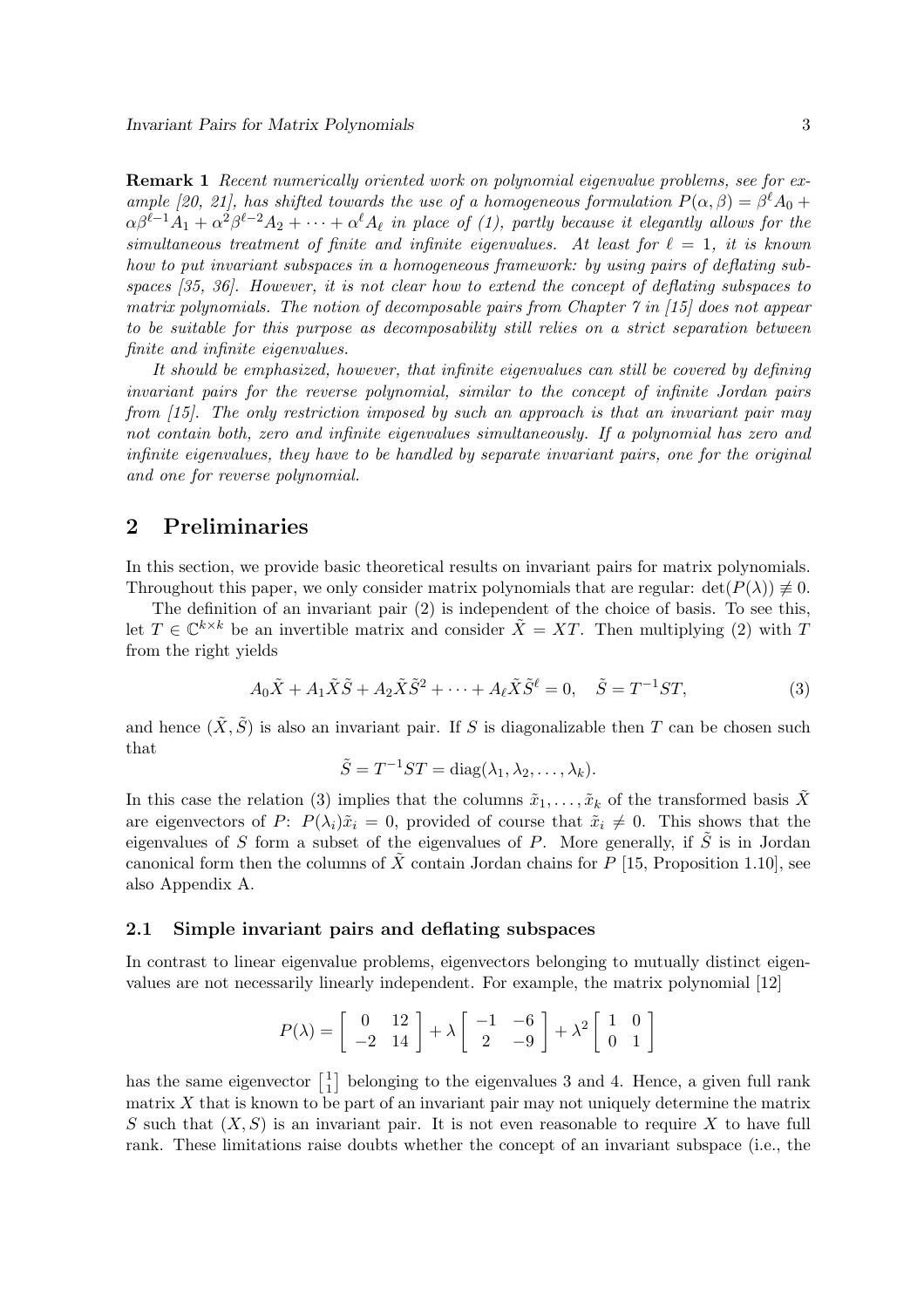space spanned by the columns of  $X$ ) is appropriate at all for polynomial eigenvalue problems and we therefore favor the concept of an invariant pair.

To allow for rank deficiencies in  $X$ , the following notion of minimality will be used, which has first been proposed in [9] for  $\ell = 2$ .

**Definition 2 (Minimal pair)** *A pair*  $(X, S) \in \mathbb{C}^{n \times k} \times \mathbb{C}^{k \times k}$  *is called* minimal *if there is* m ∈ N *such that*

$$
V_m(X, S) := \begin{bmatrix} X S^{m-1} \\ \vdots \\ X S \\ X \end{bmatrix}
$$
 (4)

*has full column rank. The smallest such* m *is called minimality index of* (X, S)*.*

By the Cayley-Hamilton theorem, the minimality index of a minimal pair cannot exceed  $k$ , see also [28, Lemma 5]. Moreover, it will be shown in Lemma 5 below that the minimality index cannot exceed the degree of the matrix polynomial.

The following theorem shows that it is always possible to extract a minimal invariant pair with minimality index at most  $\ell$  from a non-minimal one. This allows us to restrict the discussion in this paper to minimal invariant pairs.

Theorem 3 *Let* (X, S) *be an invariant pair for a matrix polynomial* P *of degree* ℓ*. Then there is a minimal invariant pair*  $(\tilde{X}, \tilde{S})$  *with minimality index at most*  $\ell$  *such that* 

$$
\text{span } V_{\ell}(\tilde{X}, \tilde{S}) = \text{span } V_{\ell}(X, S),
$$

*with*  $V_{\ell}(X, S)$  *and*  $V_{\ell}(\tilde{X}, \tilde{S})$  *defined as in (4).* 

*Proof.* Let  $\tilde{k}$  denote the rank of  $V_{\ell}(X, S)$ . If  $(X, S)$  is not minimal,  $\tilde{k} \leq k$  and after a change of basis we may assume that the null space of  $V_{\ell}(X, S)$  is spanned by the unit vectors  $e_{\tilde{k}+1}, \ldots, e_k$ . This implies that the last  $k - \tilde{k}$  columns of  $X, XS, \ldots, XS^{\ell-1}$  are zero. Let us partition

$$
X = \begin{bmatrix} \tilde{X}, 0 \end{bmatrix}, \quad S = \begin{bmatrix} \tilde{S} & S_{12} \\ S_{21} & S_{22} \end{bmatrix}
$$

with  $\tilde{X} \in \mathbb{C}^{n \times \tilde{k}}$  and  $\tilde{S} \in \mathbb{C}^{\tilde{k} \times \tilde{k}}$ . Then, by induction,

$$
XS = [\tilde{X}\tilde{S}, 0]
$$
  
\n
$$
XS^{2} = [\tilde{X}\tilde{S}, 0]S = [\tilde{X}\tilde{S}^{2}, 0]
$$
  
\n:  
\n
$$
XS^{\ell-1} = [\tilde{X}\tilde{S}^{\ell-2}, 0]S = [\tilde{X}\tilde{S}^{\ell-1}, 0]
$$
  
\n
$$
XS^{\ell} = [\tilde{X}\tilde{S}^{\ell-1}, 0]S = [\tilde{X}\tilde{S}^{\ell}, \star].
$$

Hence, the first  $\tilde{k}$  columns of the relation  $\mathbb{P}(X, S) = 0$  amount to  $\mathbb{P}(\tilde{X}, \tilde{S}) = 0$ , showing that  $(\tilde{X}, \tilde{S})$  is an invariant pair for P. By construction,  $V_{\ell}(\tilde{X}, \tilde{S})$  has full column rank and thus  $(\tilde{X}, \tilde{S})$  is minimal.  $\Box$ 

An eigenvector x of P is called *simple* if the corresponding eigenvalue  $\lambda_0$  is a simple root of det( $P(\lambda)$ ). The following definition provides an appropriate extension of this concept to invariant pairs, see also [9].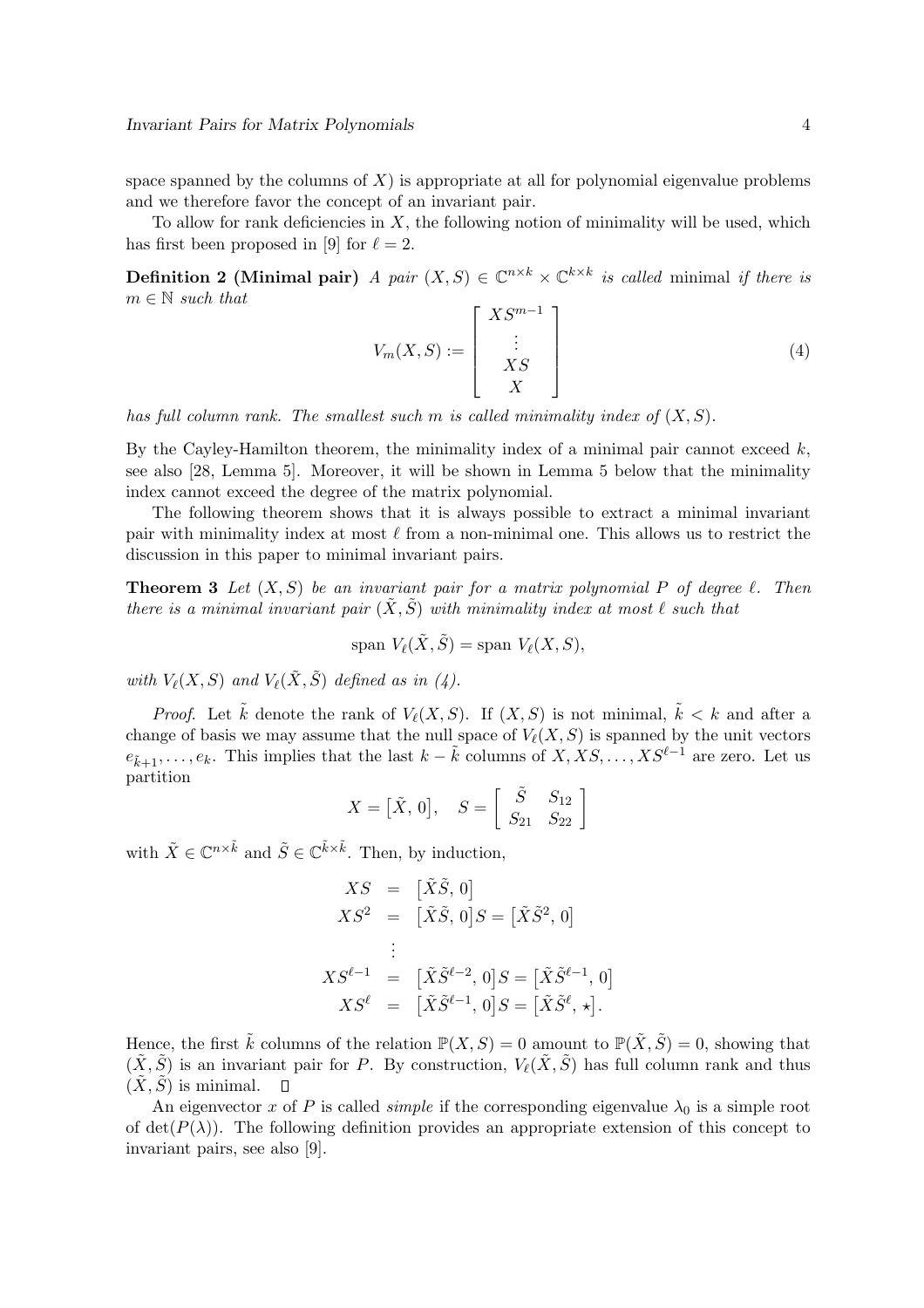**Definition 4 (Simple invariant pair)** An invariant pair  $(X, S)$  for a regular matrix poly*nomial* P of degree  $\ell$  is called simple if  $(X, S)$  is minimal and the algebraic multiplicities of the *eigenvalues of* S *are identical to the algebraic multiplicities of the corresponding eigenvalues of* P*.*

The definition of invariant pairs is motivated by their connection to standard and generalized eigenvalue problems via the *companion form linearization*

$$
C(\lambda) = C_{\mathcal{A}} + \lambda C_{\mathcal{B}} = \begin{bmatrix} A_{\ell-1} & A_{\ell-2} & \cdots & A_0 \\ -I_n & 0 & \cdots & 0 \\ \vdots & \ddots & \ddots & \vdots \\ 0 & \cdots & -I_n & 0 \end{bmatrix} + \lambda \begin{bmatrix} A_{\ell} & 0 & \cdots & 0 \\ 0 & I_n & \ddots & \vdots \\ \vdots & \ddots & \ddots & 0 \\ 0 & \cdots & 0 & I_n \end{bmatrix} .
$$
 (5)

The eigenvalues of  $C_A + \lambda C_B$  are identical with the eigenvalues of P. In particular, the regularity of P implies the regularity of  $C_A + \lambda C_B$ . Moreover, if  $(X, S)$  is an invariant pair and  $A_{\ell}$  is invertible then it is easy to see that  $span(V_{\ell}(X, S))$  is an invariant subspace for  $C^{-1}_{\mathcal{B}}C_{\mathcal{A}}$ . For the more general case, where  $A_{\ell}$  may be singular, we note that

$$
C_A V_{\ell}(X, S) = \begin{bmatrix} \sum_{j=0}^{\ell} A_j X S^j \\ -X S^{\ell} \\ \vdots \\ -X S^2 \\ -X S \end{bmatrix} = \begin{bmatrix} -A_{\ell} X S^{\ell} \\ -X S^{\ell-1} \\ \vdots \\ -X S^2 \\ -X S \end{bmatrix}, \quad C_B V_{\ell}(X, S) = \begin{bmatrix} A_{\ell} X S^{\ell-1} \\ X S^{\ell-2} \\ \vdots \\ X S \\ X \end{bmatrix}.
$$
 (6)

This shows  $C_A V_{\ell}(X, S) + C_B V_{\ell}(X, S) S = 0$  and hence  $(V_{\ell}(X, S), S)$  is a minimal invariant pair for the matrix pencil  $C_A + \lambda C_B$ .<sup>1</sup> Note that Lemma 5 below implies that actually  $V_{\ell}(X, S)$ itself has full rank and therefore its minimality index is 1. Later on, in Section 4, we will see that the opposite direction of the above derivations is also possible; we can always extract invariant pairs for P from simple invariant pairs for  $C_A + \lambda C_B$ .

**Lemma 5** Let  $(X, S)$  be a minimal invariant pair of a regular matrix polynomial of degree  $\ell$ . *Then the minimality index of*  $(X, S)$  *does not exceed*  $\ell$ *.* 

*Proof.* Suppose that the minimality index is larger than  $\ell$ . Then there is  $v \neq 0$  such that  $Xv = XSv = \cdots = XS^{k-1}v = 0$  and  $XS^kv \neq 0$  for some  $k \geq \ell$ . By the invariance of  $(X, S)$ ,

$$
\sum_{j=0}^{\ell} A_j X S^j = 0 \implies \sum_{j=0}^{\ell} A_j X S^{j+k-\ell} = 0 \implies \sum_{j=0}^{\ell} A_j X S^{j+k-\ell} v = 0,
$$

and hence  $A_{\ell} X S^{k} v = 0$ . This implies that the vector

$$
y = V_{\ell}(X, S)S^{1+k-\ell}v = \begin{bmatrix} XS^k v \\ 0 \\ \vdots \\ 0 \end{bmatrix} \neq 0
$$

<sup>&</sup>lt;sup>1</sup>In the usual language of matrix pencils [36], one would call span( $V_{\ell}(X, S)$ ) a right deflating subspace belonging to the eigenvalues of S. To stay notationally consistent we will often use the concept of invariant pairs also in the linear case.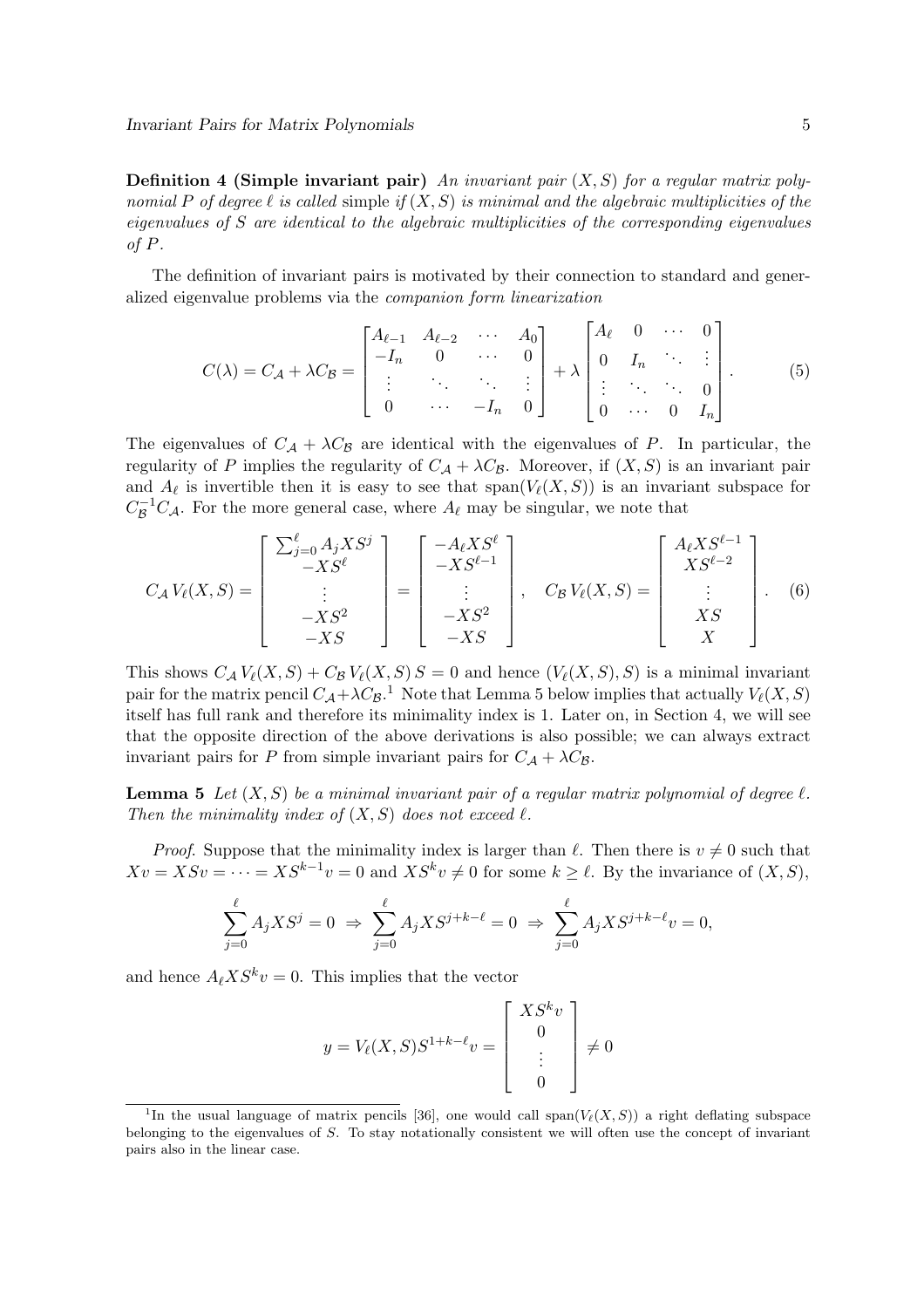satisfies  $C_{\mathcal{B}}y = 0$  and hence y is an eigenvector belonging to the eigenvalue  $\infty$  of the companion matrix pencil  $C_A + \lambda C_B$ . On the other hand, by its definition y is also contained in the deflating subspace span $(V_{\ell}(X, S))$  belonging to eigenvalues of S. Hence, the intersection of the deflating subspace belonging to the eigenvalue  $\infty$  and the deflating subspace belonging to the (finite) eigenvalues of S is nontrivial. By standard results for matrix pencils  $[36]$  this is not possible since  $C_A + \lambda C_B$  is regular according to the assumption.  $\Box$ 

Lemma 6 *A minimal invariant pair* (X, S) *for a regular matrix polynomial is simple if and only if*  $(V_{\ell}(X, S), S)$  *is a simple invariant pair for the corresponding companion linearization.* 

*Proof*. This follows directly from the one-to-one correspondence between the eigenvalues of  $C_A + \lambda C_B$  and P.  $\Box$ 

## 3 First-order Perturbation Theory

Given a matrix polynomial  $P$  of the form  $(1)$ , let us consider the nonlinear matrix operator

$$
\mathbb{P}: \mathbb{C}^{n \times k} \times \mathbb{C}^{k \times k} \rightarrow \mathbb{C}^{n \times k},
$$
  
\n
$$
(X, S) \mapsto A_0 X + A_1 X S + \dots + A_\ell X S^\ell.
$$
\n(7)

By definition, a simple invariant pair  $(X, S)$  satisfies  $\mathbb{P}(X, S) = 0$ . As this condition is not sufficient to characterize  $(X, S)$  we add the condition  $W^H V_m(X, S) = I_k$ , where  $m \leq \ell$  is not smaller than the minimality index of  $(X, S)$  and the columns of  $W = [W^{\text{H}}_{m-1}, \ldots, W^{\text{H}}_{0}]^{\text{H}}$  form an orthonormal basis of span $(V_m(X, S))$ . Note that W is considered to be fixed throughout this section.

In the following, we study the change of  $(X, S)$  under small perturbations of the coefficients of the polynomial:

$$
(P + \Delta P)(\lambda) = (A_0 + E_0) + \lambda(A_1 + E_1) + \dots + \lambda^{\ell}(A_{\ell} + E_{\ell})
$$
\n(8)

for general matrices  $E_0, \ldots, E_\ell \in \mathbb{C}^{n \times n}$ . In other words, we look for a nearby pair  $(\hat{X}, \hat{S})$  that satisfies the equations

$$
(\mathbb{P} + \Delta \mathbb{P})(\hat{X}, \hat{S}) = 0, \quad W^{\mathsf{H}} V_m(\hat{X}, \hat{S}) - I = 0,
$$
\n(9)

with  $\mathbb{P} + \Delta \mathbb{P}$  defined as in (7) but with perturbed coefficients.

Stewart [34, 35] analyzed perturbations of invariant and deflating subspaces associated with linear eigenvalue problems by solving the corresponding quadratic matrix equations (9) with a fixed point iteration. Apart from pioneering the study of perturbed invariant subspaces for non-normal matrices, Stewart's approach has the additional merit of admitting exact bounds, provided that the norm of the perturbation stays below a certain specified threshold. Although an extension of this approach to polynomial eigenvalue problems would be possible by applying the Newton-Kantorovich theorem to (9), we restrict ourselves to firstorder perturbation expansions. Perturbation expansions of first and higher order for invariant subspaces of matrices have been pioneered by Sun [37].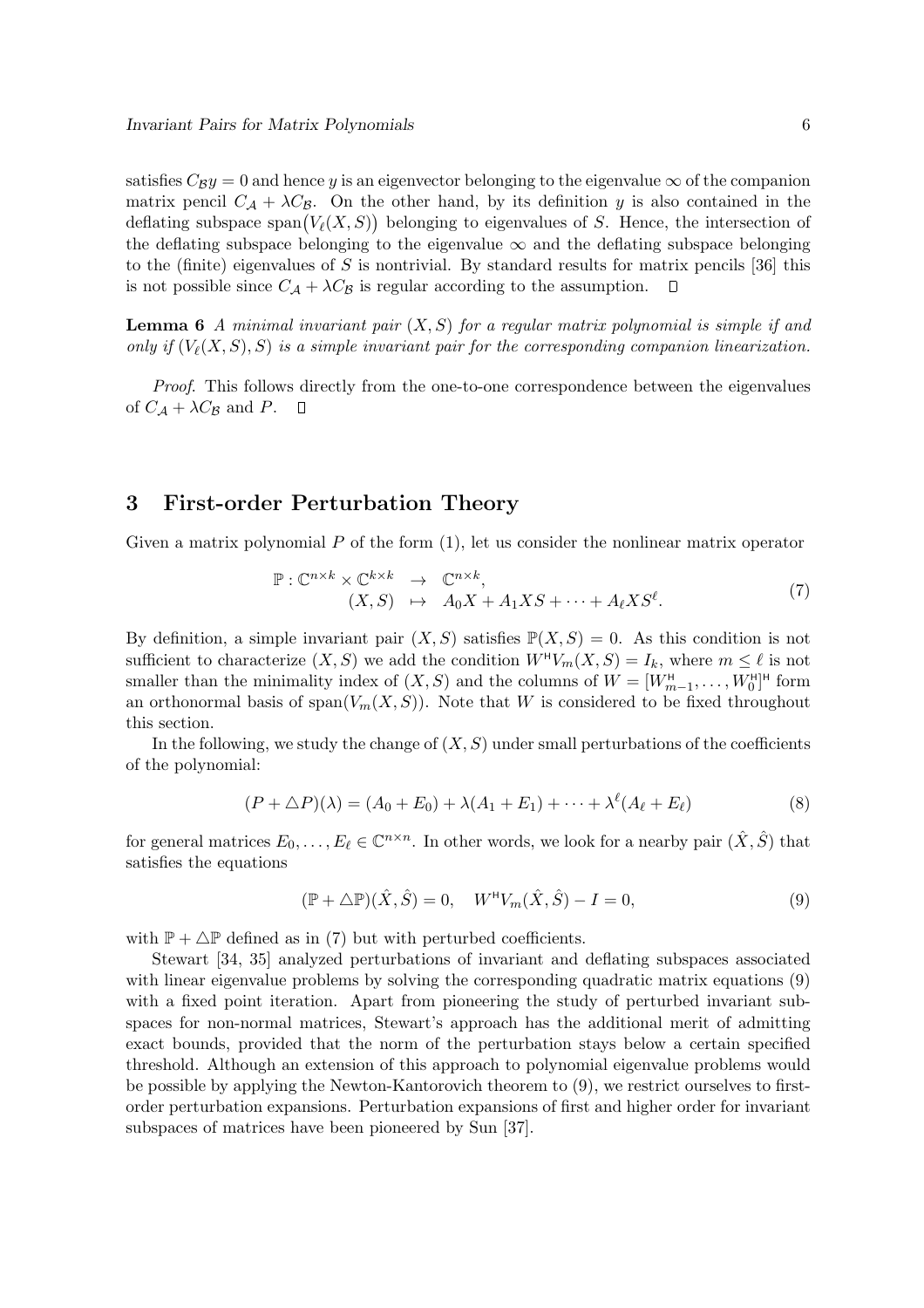#### 3.1 Solvability of the linearized matrix equations

For the linearization of the nonlinear matrix equations (9), we set  $\hat{X} = X + \triangle X$ ,  $\hat{S} = S + \triangle S$ and consider  $||E_j||_F \leq \varepsilon$ ,  $||\Delta X||_F \leq \varepsilon$ ,  $||\Delta S||_F \leq \varepsilon$  for some sufficiently small  $\varepsilon > 0$ . Omitting terms of order  $\mathcal{O}(\varepsilon^2)$  as  $\varepsilon \to 0$  the linearized equations read as follows:

$$
\mathbb{L}_P(\triangle X, \triangle S) = -\triangle \mathbb{P}(X, S), \quad \mathbb{L}_V(\triangle X, \triangle S) = 0,
$$
\n(10)

with

$$
\mathbb{L}_P: (\triangle X, \triangle S) \quad \mapsto \quad \mathbb{P}(\triangle X, S) + \sum_{j=1}^{\ell} A_j X \, \mathbb{D}S^j(\triangle S), \tag{11}
$$

$$
\mathbb{L}_V: (\triangle X, \triangle S) \ \mapsto \ W_0^{\mathsf{H}} \triangle X + \sum_{j=1}^{m-1} W_j^{\mathsf{H}} (\triangle X \ S^j + X \ \mathbb{D} S^j(\triangle S)), \tag{12}
$$

where  $\mathbb{D}S^j$  denotes the Fréchet derivative of the map  $S \mapsto S^j$ :

$$
\mathbb{D}S^j : \triangle S \mapsto \sum_{i=0}^{j-1} S^i \triangle S S^{j-i-1}.
$$
 (13)

For example, for  $\ell = m = 2$ , the linear matrix operators (11)–(12) amount to

$$
\mathbb{L}_P(\triangle X, \triangle S) = A_0 \triangle X + A_1 \triangle X S + A_2 \triangle X S^2 + A_1 X \triangle S + A_2 X (\triangle S S + S \triangle S),
$$
  

$$
\mathbb{L}_V(\triangle X, \triangle S) = W_0^{\mathsf{H}} \triangle X + W_1^{\mathsf{H}}(\triangle X S + X \triangle S).
$$

Theorem 7 *Let* (X, S) *be a minimal invariant pair for a regular matrix polynomial* P*. Then the linear system of matrix equations (10) has a unique solution*  $(\triangle X, \triangle S)$  *if and only if*  $(X, S)$  *is simple.* 

*Proof.* For the case  $\ell = 2$  and invertible  $A_{\ell}$ , this result is proven in [9, Thm 2.2] based on results from [8]. The extension of the proof to  $\ell \neq 2$  is relatively easy but the extension to singular  $A_{\ell}$  requires a more significant change.

We first note that  $m = \ell$  can be assumed without loss of generality. If  $m < \ell$  we simply define  $\tilde{W}$  to be W padded with zeros such that  $W^{\mu}V_m(\hat{X}, \hat{S}) = \tilde{W}^{\mu}V_{\ell}(\hat{X}, \hat{S})$  and work with the latter formulation.

By Lemma 6,  $(X, S)$  is simple if and only if  $(V_{\ell}(X, S), S)$  is a simple invariant pair for the companion linearization  $C_A + \lambda C_B$  defined in (5). By existing results on generalized eigenvalue problems [27, 36], the latter condition is equivalent to the condition that the only solution to the linear matrix equations

$$
C_{\mathcal{A}} \triangle V + C_{\mathcal{B}} \triangle V S + C_{\mathcal{B}} V \triangle S = 0, \quad W^{\mathsf{H}} \triangle V = 0,
$$
\n(14)

is  $(\Delta V, \Delta S) = (0, 0)$ . Thus, to prove the statement of the theorem we need to show that (14) has a nonzero solution if and only if (10) has a nonzero solution in the homogeneous case  $\triangle \mathbb{P} \equiv 0.$ 

Assume there exists  $(\triangle X, \triangle S) \neq (0, 0)$  satisfying (10), i.e.,  $\mathbb{L}_P(\triangle X, \triangle S) = 0$  and  $\mathbb{L}_V(\triangle X, \triangle S) = 0$ . Define

$$
\triangle V = \begin{bmatrix} \triangle X S^{\ell-1} + X \mathbb{D} S^{\ell-1}(\triangle S) \\ \vdots \\ \triangle X S^1 + X \mathbb{D} S^1(\triangle S) \\ \triangle X \end{bmatrix}.
$$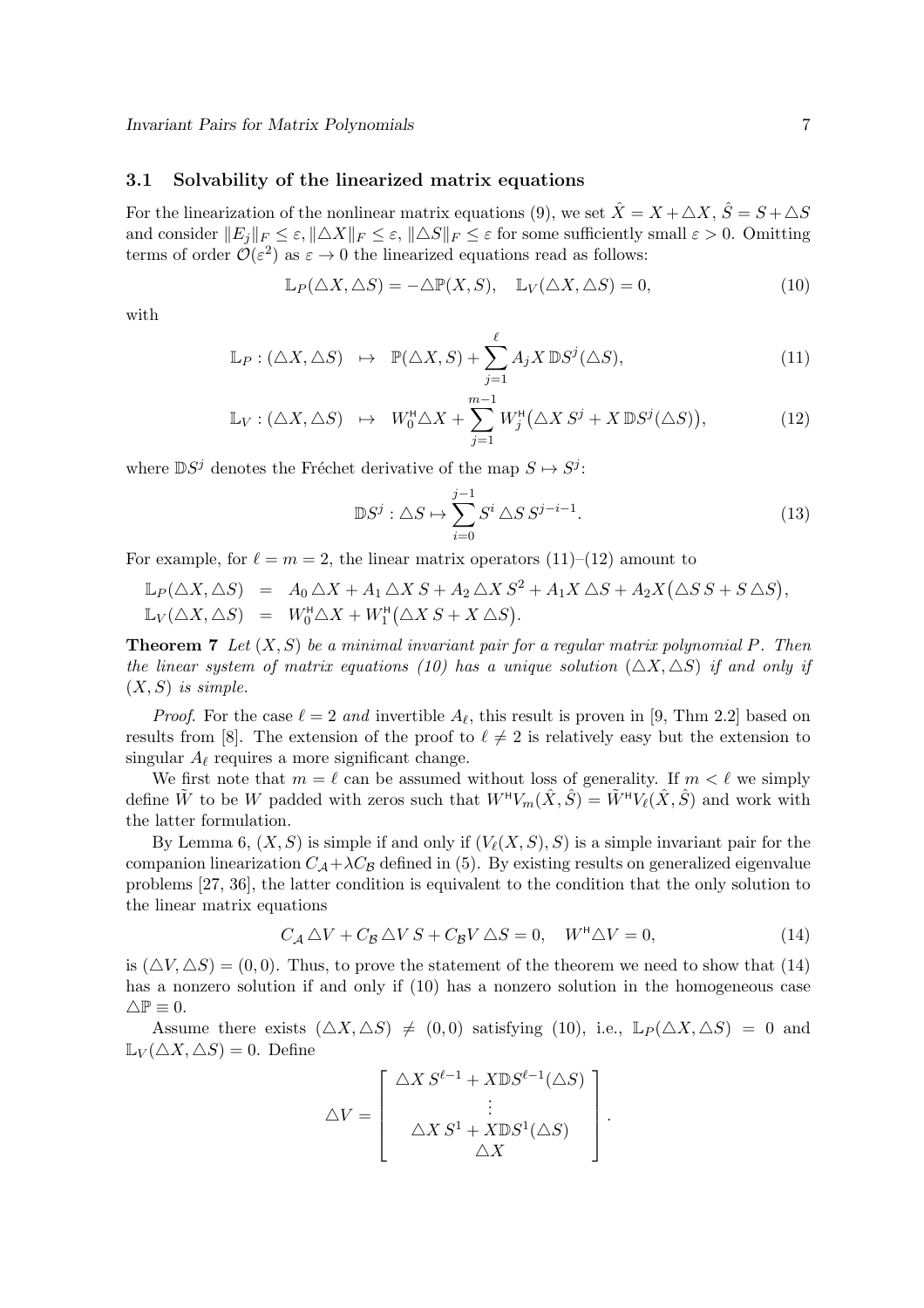Then, directly by definition,  $\mathbb{L}_V(\triangle X, \triangle S) = 0$  implies  $W^{\mathsf{H}} \triangle V = 0$ . Moreover,

$$
C_{\mathcal{A}} \triangle V + C_{\mathcal{B}} \triangle V S = \begin{bmatrix} \mathbb{P}(\triangle X, S) + \sum_{j=1}^{\ell-1} A_j X \mathbb{D} S^j (\triangle S) + A_{\ell} X (\mathbb{D} S^{\ell-1} (\triangle S)) S \\ X (\mathbb{D} S^{\ell-2} (\triangle S)) S - X \mathbb{D} S^{\ell-1} (\triangle S) \\ \vdots \\ X S - X \mathbb{D} S^1 (\triangle S) \end{bmatrix}
$$

By (13),

$$
(\mathbb{D}S^{j-1}(\triangle S))S - \mathbb{D}S^{j}(\triangle S) = -S^{j-1}\triangle S.
$$
\n(15)

Together with  $\mathbb{L}_P(\triangle X, \triangle S) = 0$ , this shows

$$
C_{\mathcal{A}} \triangle V + C_{\mathcal{B}} \triangle V S = \begin{bmatrix} -A_{\ell} X S^{\ell-1} \triangle S \\ -X S^{\ell-2} \triangle S \\ \vdots \\ -X \triangle S \end{bmatrix} = -C_{\mathcal{B}} V \triangle S,
$$

and hence the constructed  $(\triangle V, \triangle S)$  is a nontrivial solution of (14).

For the other direction, assume that there exists  $(\triangle V, \triangle S) \neq (0, 0)$  satisfying (14). Partition  $\triangle V = [\triangle X_{\ell-1}^{\mathsf{H}}, \ldots, \triangle X_0^{\mathsf{H}}]^{\mathsf{H}}$  with  $\triangle X_j \in \mathbb{C}^{n \times k}$ . Then the condition  $C_{\mathcal{A}} \triangle V + C_{\mathcal{B}} \triangle V S +$  $C_{\mathcal{B}}V\triangle S=0$  implies

$$
\sum_{j=1}^{\ell-1} A_j \triangle X_j + A_\ell \triangle X_{\ell-1} S + A_\ell X S^{\ell-1} \triangle S = 0,
$$
\n(16)

$$
-\Delta X_j + \Delta X_{j-1} S + X S^{j-1} \Delta S = 0, \quad \text{for } j = 1, \dots, \ell.
$$
 (17)

First, note that either  $\Delta X_0 \neq 0$  or  $\Delta S \neq 0$ , since otherwise (17) implies  $(\Delta V, \Delta S) = 0$ . By induction, (17) combined with (15) yields

$$
\triangle X_j = \triangle X_0 S^j + X \mathbb{D} S^j (\triangle S).
$$
\n(18)

Inserted into (16) and using (15) for  $j = \ell$ , this gives  $\mathbb{L}_P(\triangle X_0, \triangle S) = 0$ . Moreover, (18) immediately implies  $\mathbb{L}_V(\Delta X_0, \Delta S) = 0$  from  $W^{\text{H}} \Delta V = 0$ , which concludes the proof.  $\hfill \Box$ 

#### 3.2 First-order perturbation expansions

In the following, we use Theorem 7 to derive first-order perturbation expansions. The overall Fréchet derivative of the nonlinear equations (9) with respect to  $(\hat{X}, \hat{S})$  evaluated at  $(X, S)$ is given by

$$
\mathbb{L}: \mathbb{C}^{n \times k} \times \mathbb{C}^{k \times k} \to \mathbb{C}^{n \times k} \times \mathbb{C}^{k \times k} (\triangle X, \triangle S) \mapsto (\mathbb{L}_P(\triangle X, \triangle S), \mathbb{L}_V(\triangle X, \triangle S)),
$$
\n(19)

where  $\mathbb{L}_P$  and  $\mathbb{L}_V$  are defined as in (11)–(12). By Theorem 7,  $\mathbb{L}$  is invertible for a simple invariant pair  $(X, S)$ . By the implicit function theorem [26], there are uniquely determined analytic functions  $f_X: U(0) \to \mathbb{C}^{n \times k}$  and  $f_S: U(0) \to \mathbb{C}^{k \times k}$  such that

$$
f_X(0) = X, \ f_S(0) = S, \quad f_X(\triangle P) = X + \triangle X, \ f_S(\triangle P) = S + \triangle S,
$$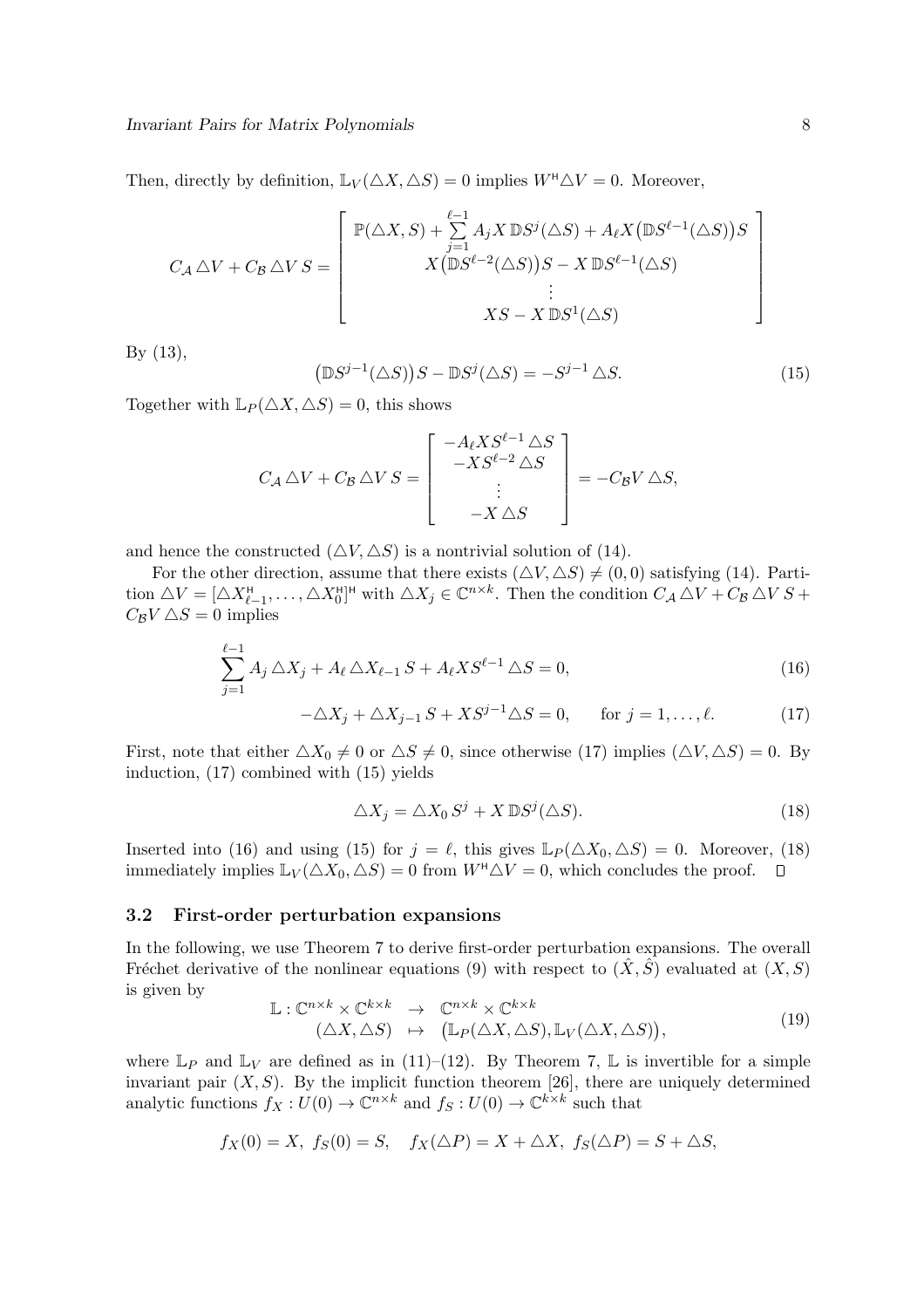for all  $\Delta P \in U(0)$  and some open neighborhood  $U(0) \subset (\mathbb{C}^{n \times k})^{\ell+1}$  around zero. Moreover, the Fréchet derivatives of these functions satisfy

$$
(\mathbb{D}f_X(\triangle P), \mathbb{D}f_S(\triangle P)) = -\mathbb{L}^{-1}(\triangle \mathbb{P}(X, S), 0). \tag{20}
$$

Defining

$$
\|\triangle P\| := \left\| [E_0, E_1, \dots, E_\ell] \right\|_F, \tag{21}
$$

this shows that the perturbed polynomial  $P + \triangle P$  has an invariant pair  $(\hat{X}, \hat{S})$  close to  $(X, S)$ , satisfying

$$
(\hat{X}, \hat{S}) = (X, S) - \mathbb{L}^{-1}(\Delta \mathbb{P}(X, S), 0) + \mathcal{O}(\|\Delta P\|^2),
$$
\n(22)

where the addition of pairs is understood elementwise, under the assumption that the invariant pair  $(X, S)$  is simple. Note that the first-order correction term may contain components in the "direction" of  $(X, S)$ . Since invariant pairs are only determined up to a basis transformation, there is a whole manifold  $M$  of invariant pairs generated by  $(X, S)$ :

$$
\mathcal{M} = \left\{ (XT, T^{-1}ST) : T \in \mathbb{C}^{k \times k} \text{ invertible} \right\} \subset \mathbb{C}^{n \times k} \times \mathbb{C}^{k \times k}.
$$

To assess the sensitivity of  $(X, S)$  under perturbations, it is sensible to neglect components of the error term  $(X, \hat{S}) - (X, S)$  that are contained in M. In first-order, this can be achieved by considering the tangent space of  $\mathcal M$  at  $(X, S)$ ,

$$
T_{(X,S)}\mathcal{M} = \{ (XM, SM - MS) : M \in \mathbb{C}^{k \times k} \},\tag{23}
$$

and projecting out components of  $L^{-1}(\Delta \mathbb{P}(X, S), 0)$  contained in  $T_{(X, S)}\mathcal{M}$ . To summarize, we have the following result characterizing the first-order sensitivity of  $(X, S)$ .

Theorem 8 *Let* (X, S) *be a simple invariant pair for a regular matrix polynomial* P*. For sufficiently small*  $\|\Delta P\|$  *the perturbed polynomial*  $P + \Delta P$  *has a simple invariant pair*  $(\tilde{X}, \tilde{S})$ *satisfying*

$$
(\tilde{X}, \tilde{S}) = (X, S) - (I - \text{Proj}) \circ \mathbb{L}^{-1}(\triangle \mathbb{P}(X, S), 0) + \mathcal{O}(\Vert \triangle P \Vert^2),
$$

*where* Proj *is the orthogonal projector onto the tangent space*  $T_{(X,S)}\mathcal{M}$  *defined in (23).* 

*Proof*. By (22),

$$
\begin{array}{rcl}\n(\hat{X},\hat{S})-(X,S) &=& -\mathbb{L}^{-1}\big(\triangle\mathbb{P}(X,S),0\big)+\mathcal{O}(\|\triangle P\|^2) \\
&=& -\mathsf{Proj}\circ\mathbb{L}^{-1}\big(\triangle\mathbb{P}(X,S),0\big)-(I-\mathsf{Proj})\circ\mathbb{L}^{-1}\big(\triangle\mathbb{P}(X,S),0\big)+\mathcal{O}(\|\triangle P\|^2).\n\end{array}
$$

Setting  $(\tilde{X}_0, \tilde{S}_0) := (\hat{X}, \hat{S}) - \mathsf{Proj} \circ \mathbb{L}^{-1}(\triangle \mathbb{P}(X, S), 0)$  and defining  $L_{P+\triangle P}$  similarly as  $L_P$  in (11), we obtain

$$
\begin{array}{rcl} (\mathbb{P}+\triangle \mathbb{P})(\tilde{X}_0,\tilde{S}_0)&=&\underbrace{(\mathbb{P}+\triangle \mathbb{P})(\hat{X},\hat{S})}_{=0}-\mathbb{L}_{P+\triangle P}\Big(\mathsf{Proj}\circ \mathbb{L}^{-1}\big(\triangle \mathbb{P}(X,S),0\big)\\&=&-\mathbb{L}_{P}\Big(\mathsf{Proj}\circ \mathbb{L}^{-1}\big(\triangle \mathbb{P}(X,S),0\big)\Big)+\mathcal{O}(\|\triangle P\|^2), \end{array}
$$

Note that  $\mathbb P$  is zero on M and hence its Jacobian  $\mathbb L_P$  vanishes on  $T(x,s)\mathcal M$ . In particular,  $\mathbb{L}_P(\mathsf{Proj} \circ \mathbb{L}^{-1}(\triangle \mathbb{P}(X,S),0)) = 0,$  implying  $(\mathbb{P} + \triangle \mathbb{P})(\tilde{X}_0, \tilde{S}_0) = \mathcal{O}(\|\triangle P\|^2)$ . Therefore, for sufficiently small  $\triangle P$  there exists an invariant pair  $(\tilde{X}, \tilde{S})$  of  $P + \triangle P$  such that  $(\tilde{X}, \tilde{S})$  –  $(\tilde{X}_0, \tilde{S}_0) = \mathcal{O}(\|\Delta P\|^2)$ . Combined with the definition of  $(\tilde{X}_0, \tilde{S}_0)$ , this concludes the proof.  $\Box$ 

We remark that Theorem 8 could be used to define a suitable condition number for an invariant pair  $(X, S)$  as the norm of  $(I - \text{Proj}) \circ \mathbb{L}^{-1}(\cdot, 0)$  induced by the norm (21).

 $\setminus$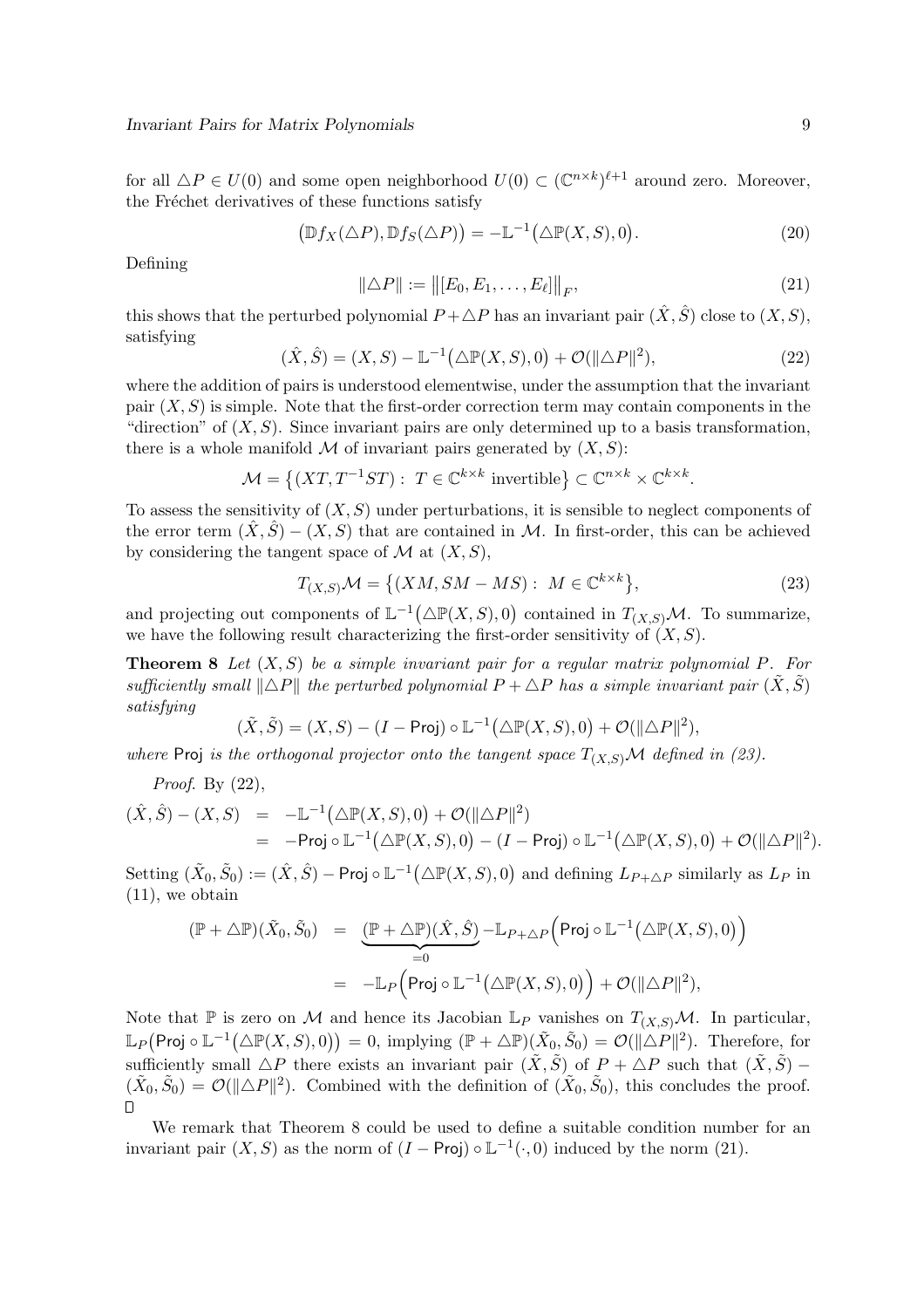#### 3.3 The case  $k = 1$

It is instructive to specialize the result of Theorem 8 to the case of eigenvectors,  $k = 1$ . In this case,  $X \equiv x \in \mathbb{C}^n \setminus \{0\}$ ,  $S \equiv \lambda \in \mathbb{C}$ . Without loss of generality, we may assume  $||x||_2 = 1$ and consider the fixed normalization vector  $W = x$ . Then the nonlinear matrix equations (9) amount to

$$
(P + \triangle P)(\hat{\lambda}) \cdot \hat{x} = 0, \quad x^{\mathsf{H}}\hat{x} - 1 = 0.
$$

The Fréchet derivative (19) with respect to  $(\hat{x}, \hat{\lambda})$  evaluated at  $(x, \lambda)$  can be written in matrix form as

$$
\mathbb{L} = \left[ \begin{array}{cc} P(\lambda) & P'(\lambda)x \\ x^{\mathsf{H}} & 0 \end{array} \right].
$$

Theorem 7 states that  $\mathbb L$  is invertible for a simple eigenvalue; which is in accordance with results from [2]. For  $k = 1$ , the tangent space  $T_{(X,S)}\mathcal{M}$  defined in (23) and featuring prominently in Theorem 8 reduces to the one-dimensional linear space  $\{(x\mu, 0) : \mu \in \mathbb{C}\}\$  and hence the projector takes the form  $\text{Proj} = \begin{bmatrix} xx^{\text{H}} \\ 0 \end{bmatrix}$  $\boldsymbol{0}$  $\boldsymbol{0}$  $\boldsymbol{0}$ i . A straightforward calculation shows that  $(I - \text{Proj}) \circ \mathbb{L}^{-1}$  is given by

$$
(I - \text{Proj}) \circ \left[ \begin{array}{cc} X_{\perp} (Z_{\perp}^{\text{H}} P(\lambda) X_{\perp})^{-1} Z_{\perp}^{\text{H}} & x \\ y^{\text{H}} / (y^{\text{H}} P'(\lambda) x) & 0 \end{array} \right] = \left[ \begin{array}{cc} X_{\perp} (Z_{\perp}^{\text{H}} P(\lambda) X_{\perp})^{-1} Z_{\perp}^{\text{H}} & 0 \\ y^{\text{H}} / (y^{\text{H}} P'(\lambda) x) & 0 \end{array} \right].
$$

where the columns of  $X_{\perp}, Z_{\perp}$  form orthonormal bases of  $(\text{span } x)^{\perp}$ ,  $\text{span}(P'(\lambda)x)^{\perp}$ , respectively, and y denotes a normalized left eigenvector belonging to  $\lambda$ . Hence, Theorem 8 implies the perturbation expansions

$$
\begin{array}{rcl} \tilde{x} & = & x - X_{\perp} \big( Z_{\perp}^{\rm H} P(\lambda) X_{\perp} \big)^{-1} Z_{\perp}^{\rm H} \triangle P(\lambda) x + \mathcal{O}(\|\triangle P\|^2), \\ \tilde{\lambda} & = & \lambda - \frac{1}{y^{\rm H} P'(\lambda) x} y^{\rm H} \triangle P(\lambda) x + \mathcal{O}(\|\triangle P\|^2), \end{array}
$$

which is again in accordance with results from [2, 5].

## 4 Computation via Linearization

In this section, we discuss the computation of invariant pairs of a matrix polynomial from invariant pairs of a corresponding linearization of the matrix polynomial. Solving polynomial eigenvalue problems by linearization is the most established method for computing eigenvalues and eigenvectors of polynomial eigenvalue problems of moderate size. Excellent introductions to numerical solvers for polynomial eigenvalue problems are given in the overview papers [39, 31].

In principle, it is possible to construct invariant pairs by combining several eigenvalue / eigenvector pairs. However, such a construction runs into conceptual and numerical difficulties as soon as some of the eigenvalues are (nearly) multiple. In contrast – as shown by the perturbation analysis in the previous section – invariant pairs remain well-posed objects in the presence of multiple eigenvalues as long as the algebraic eigenvalue multiplicities of the invariant pair match those of the matrix polynomial.

In Section 4.1 we discuss the relationship between invariant pairs of a matrix polynomial and the corresponding invariant pairs of its linearization in more detail. These results are put into practice in Section 4.2, where several strategies to extract an invariant pair of a matrix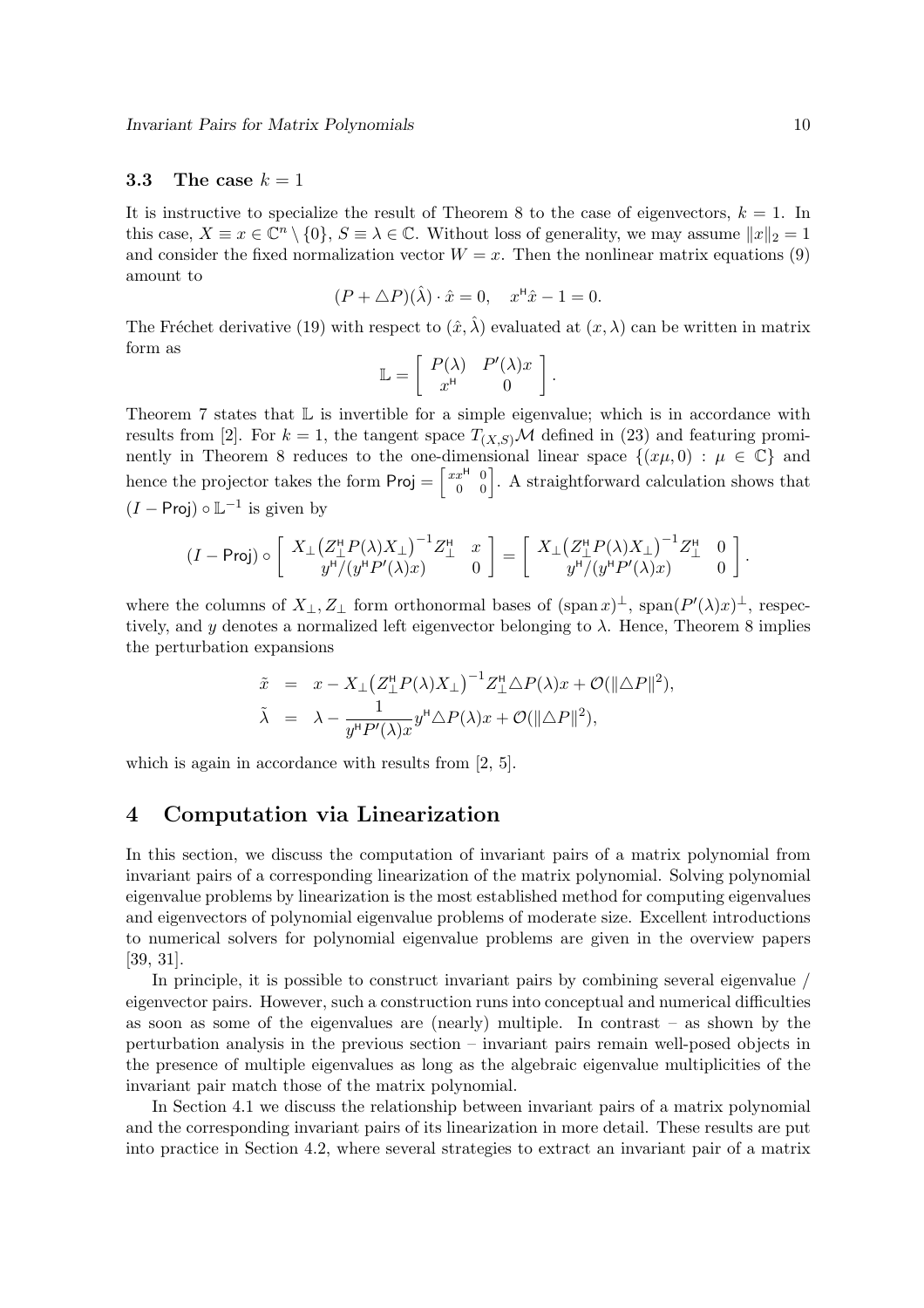polynomial from an invariant pair of its linearization are discussed. These are numerically tested in Section 4.3.

#### 4.1 Linearization of Matrix Polynomials

The standard way to solve a polynomial eigenvalue problem (1) of degree  $\ell \geq 2$  is to convert  $P(\lambda)$  into a linear  $ln \times ln$  pencil

$$
L(\lambda) = \mathcal{A} + \lambda \mathcal{B}
$$

having the same spectrum as  $P(\lambda)$  and then solve this linear eigenvalue problem by a standard solver, e.g., the QZ algorithm [16, 25, 32]. A frequently used linearization is the companion form (5). This linearization has the property that

$$
C_{\mathcal{B}} \boxplus C_{\mathcal{A}} := \begin{bmatrix} A_{\ell} & 0 & \cdots & 0 & 0 \\ 0 & I_n & \ddots & \vdots & \vdots \\ \vdots & \ddots & \ddots & 0 & 0 \\ 0 & \cdots & 0 & I_n & 0 \end{bmatrix} + \begin{bmatrix} 0 & A_{\ell-1} & A_{\ell-2} & \cdots & A_0 \\ 0 & -I_n & 0 & \cdots & 0 \\ \vdots & \vdots & \ddots & \ddots & \vdots \\ 0 & 0 & \cdots & -I_n & 0 \end{bmatrix} = e_1 \otimes [A_{\ell} \ A_{\ell-1} \ \ldots \ A_0].
$$

Here, following the notation introduced in [29], the so called *column shifted sum*  $X \boxplus Y$ appends zero block columns to the right of the matrix  $X$  and to the left of the matrix  $Y$  and then adds up the enlarged matrices.

Using the column shifted sum it is possible to define a whole space of potential linearizations of  $P$  by

$$
\mathcal{L}_1(P) = \left\{ A + \lambda \mathcal{B} : \ \mathcal{B} \boxplus \lambda = v \otimes \begin{bmatrix} A_{\ell} & A_{\ell-1} & \dots & A_0 \end{bmatrix}, \ v \in \mathbb{C}^{\ell} \right\}.
$$

In [29] it was shown that almost all pencils in  $\mathcal{L}_1(P)$  are linearizations of P. Furthermore, if  $L(\lambda) = A + \lambda B \in \mathcal{L}_1(P)$  then

$$
\mathcal{A} = [W + (v \otimes [A_{\ell-1} \quad \dots \quad A_1]), \quad v \otimes A_0], \quad \mathcal{B} = [v \otimes A_{\ell}, \quad -W],
$$

where  $W \in \mathbb{C}^{\ell n \times (\ell-1)n}$  is chosen arbitrarily [29, Theorem 3.5].

If  $(X, S)$  is an invariant pair for P then for any potential linearization  $L(\lambda) = A + \lambda B \in$  $\mathcal{L}_1(P)$  it holds that

$$
\mathcal{A}\begin{bmatrix} X S^{\ell-1} \\ \vdots \\ X \end{bmatrix} + \mathcal{B}\begin{bmatrix} X S^{\ell-1} \\ \vdots \\ X \end{bmatrix} S = (\mathcal{B} \oplus \mathcal{A}) \begin{bmatrix} X S^{\ell} \\ X S^{\ell-1} \\ \vdots \\ X \end{bmatrix} = v \otimes [A_{\ell} \quad A_{\ell-1} \quad \dots \quad A_0] \begin{bmatrix} X S^{\ell} \\ X S^{\ell-1} \\ \vdots \\ X \end{bmatrix} = 0.
$$
\n(24)

This generalizes (6) and shows that every invariant pair  $(X, S)$  of P can be used to construct an invariant pair of  $L(\lambda) = A + \lambda B$ . The converse question, whether an invariant pair  $(Y, S)$ of the linearization can be used to construct an invariant pair  $(X, S)$  of P, is answered in the following theorem. This is an extension of the eigenvector recovery property for  $\mathcal{L}_1(P)$  shown in [29, Theorem 3.8].

**Theorem 9** Let  $L(\lambda) = A + \lambda B \in \mathcal{L}_1(P)$  be a linearization of a regular matrix polynomial P. Then for every simple invariant pair  $(Y, S) \in \mathbb{C}^{\ell n \times k} \times \mathbb{C}^{k \times k}$  of L there exists  $X \in \mathbb{C}^{n \times k}$ *such that*  $Y = V_{\ell}(X, S)$  *and*  $(X, S)$  *is a simple invariant pair of* P.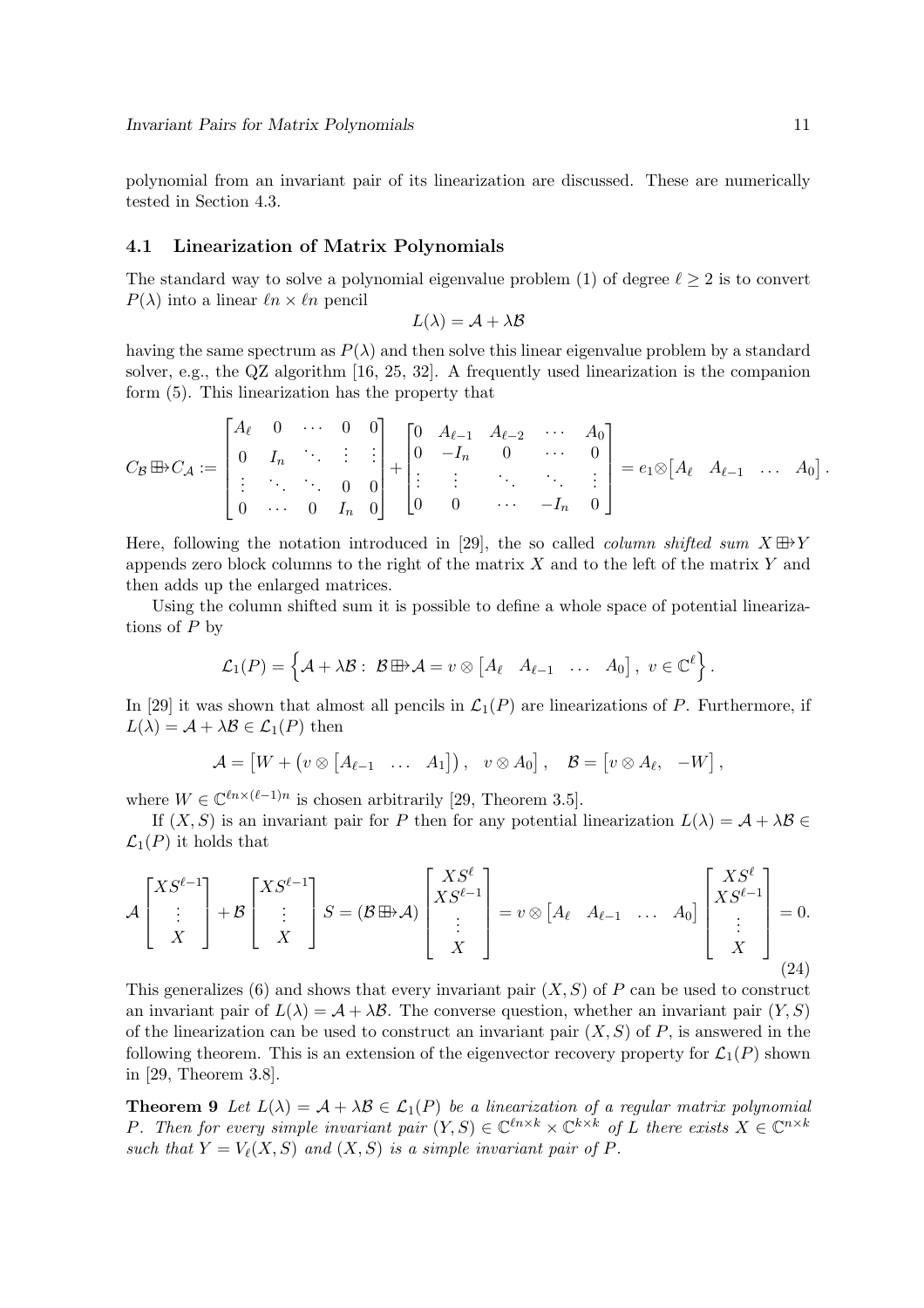*Proof.* An invariant pair  $(Y, S)$  of the matrix pencil  $\mathcal{A} + \lambda \mathcal{B}$  satisfies

$$
\mathcal{A}Y + \mathcal{B}YS = 0. \tag{25}
$$

In the following, we consider S fixed and will show that the relation (25) implies  $Y = V_{\ell}(X, S)$ for some  $X \in \mathbb{C}^{n \times k}$ . It then readily follows from (24) combined with  $v \neq 0$  (otherwise, L would not be a linearization) and Lemma 6 that  $(X, S)$  is a simple invariant pair of P.

Let S have f mutually different eigenvalues  $\lambda_1, \ldots, \lambda_f$  with algebraic multiplicities  $k_i$ partitioned into partial multiplicities  $k_{i,1}, \ldots, k_{i,g_i}$ , where  $g_i$  denotes the geometric multiplicity of  $\lambda_i$ . To classify all matrices Y satisfying (25) we first transform S to Jordan canonical form:  $T^{-1}ST = J$  where T is invertible and  $J = diag(J_1, \ldots, J_f)$  with  $J_i \in \mathbb{C}^{k_i \times k_i}$  containing the Jordan blocks for  $\lambda_i$ . Setting  $\tilde{Y} = YT$ , (25) becomes equivalent to

$$
\mathcal{A}\tilde{Y} + \mathcal{B}\tilde{Y}J = 0. \tag{26}
$$

Since  $(Y, S)$  is assumed to be simple, the partial eigenvalue multiplicities of  $A + \lambda B$  match those of S and J. We can therefore choose  $Y_i = [Y_{i,1}, \ldots, Y_{i,g_i}] \in \mathbb{C}^{\ell n \times k_i}$  such that  $Y_{ij} \in \mathbb{C}^{\ell n \times k_{ij}}$ contains the jth Jordan chain of  $A + \lambda B$  belonging to  $\lambda_i$ . A result by Košir [24, Theorem 4] implies that  $\tilde{Y}$  satisfies (26) if and only if it takes the form

$$
\tilde{Y} = [Y_1 H_1, Y_2 H_2, \dots, Y_f H_f], \tag{27}
$$

where  $H_i \in \mathbb{C}^{k_i \times k_i}$  commutes with  $J_i$  (i.e.,  $H_i$  is a block matrix partitioned conformally with  $J_i$  and each block is an upper triangular Toeplitz matrix [14, Pg. 221]). The discussion in Appendix A reveals that there is  $X_i \in \mathbb{C}^{n \times k_i}$  such that  $Y_i = V_\ell(X_i, J_i)$ . Setting

$$
\tilde{X} = [X_1, \ldots X_f], \quad H = \text{diag}(H_1, \ldots, H_f)
$$

the relation (27) can therefore be written as

$$
\tilde{Y} = V_{\ell}(\tilde{X}, J)H = V_{\ell}(\tilde{X}H, J),
$$

where we used the fact that  $J$  commutes with  $H$ . The proof is concluded by observing  $Y = \tilde{Y}T^{-1} = V_{\ell}(\tilde{X}HT^{-1}, S)$  and setting  $X = \tilde{X}HT^{-1}$ .

#### 4.2 Extraction

In the following, we put the result of Theorem 9 into practice and discuss computational approaches to extracting an approximate invariant pair  $(\tilde{X}, \tilde{S})$  for  $P(\lambda)$  from a *computed* invariant pair  $(\tilde{Y}, \tilde{S})$  of the linearization  $L(\lambda)$ .

Consider first the single vector case. Let  $(\tilde{y}, \tilde{\lambda})$  be an approximate eigenpair for  $L(\lambda) \in$  $\mathcal{L}_1(P)$  and partition  $\tilde{y} = \begin{bmatrix} \tilde{y}_\ell^H & \dots & \tilde{y}_1^H \end{bmatrix}^H$  with  $\tilde{y}_j \in \mathbb{C}^n$ . In [20] it was shown for the companion linearization that a good choice for an approximate eigenvector of P is  $\tilde{x} := \tilde{y}_{\ell}$  if  $|\lambda| > 1$ and  $\tilde{x} := \tilde{y}_1$  otherwise. The motivation behind this idea is that in exact arithmetic we have  $\lceil \lambda^{\ell-1} x \rceil$ 

 $y =$  $\overline{1}$  $\mathbf{I}$ . . .  $\boldsymbol{x}$  $\mathbf{I}$ for an eigenvector x of P associated with  $\lambda$ . Hence, we can expect that –

depending on the magnitude of  $\lambda$  – either the first or the last components of y will suffer least from cancellation in floating point arithmetic.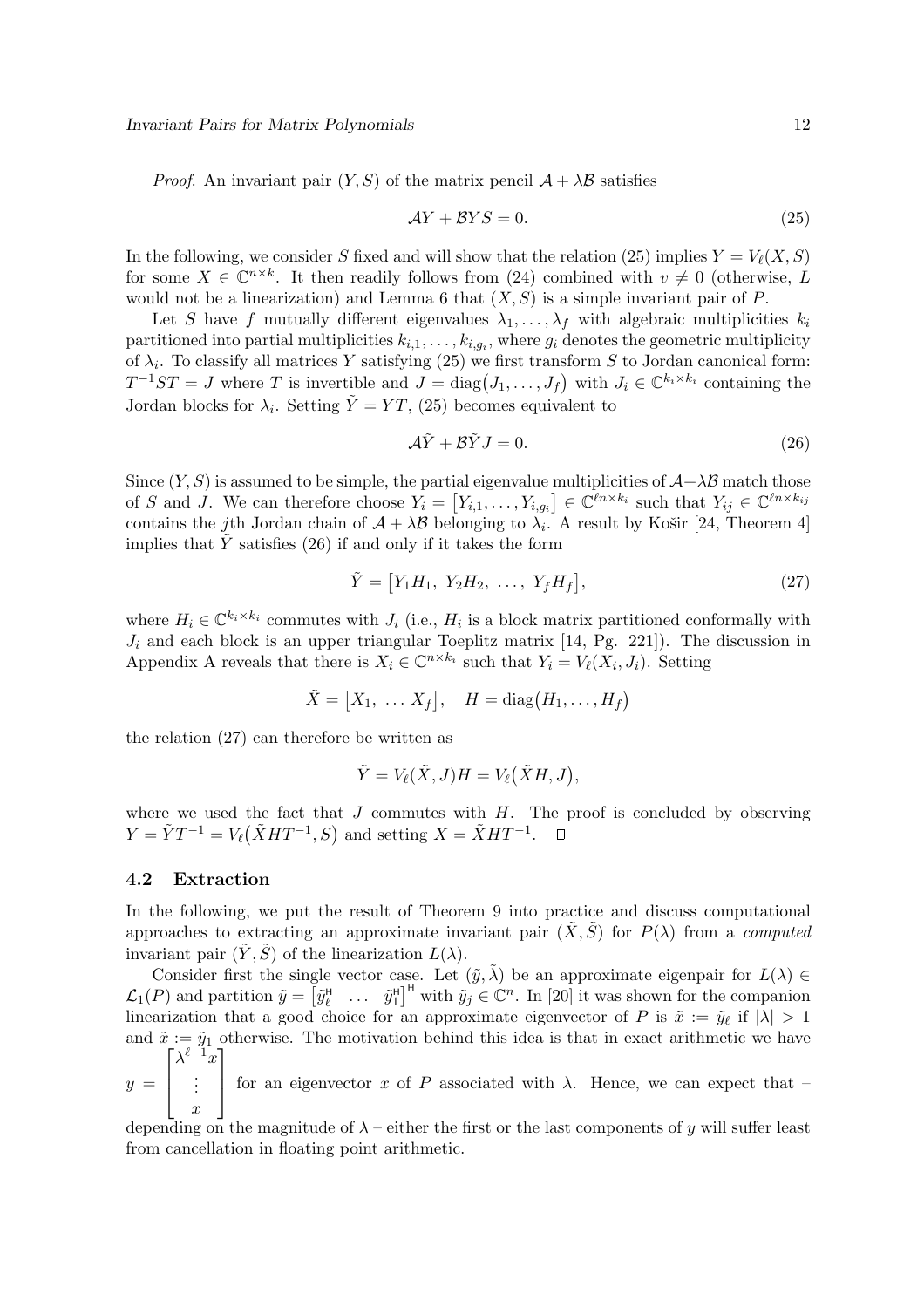If  $(Y, S)$  is a simple invariant pair of  $L(\lambda) \in \mathcal{L}_1(P)$  we can extend the ideas above and attempt to extract an invariant pair for  $P(\lambda)$  from one of the block components  $Y_j \in \mathbb{C}^{n \times k}$  of  $Y = \begin{bmatrix} Y_{\ell}^H & \dots & Y_1^H \end{bmatrix}^H$ . In fact, for the block  $Y_1$  of Y the feasibility of such an approach follows already from Theorem 9. For the other block components of  $Y$  the following lemma provides a necessary and sufficient condition.

**Lemma 10** Let  $(Y, S)$ ,  $Y \in \mathbb{C}^{\ell n \times k}$ ,  $S \in \mathbb{C}^{k \times k}$  be a simple invariant pair of  $L(\lambda) \in \mathcal{L}_1(P)$ and let Y be partitioned as  $Y = \begin{bmatrix} Y_\ell^{\text{H}} & \dots & Y_1^{\text{H}} \end{bmatrix}^{\text{H}}$  with  $Y_j \in \mathbb{C}^{n \times k}$ ,  $j = 1, \dots, \ell$ . Then, for any  $j \in [2, \ell], (Y_j, S)$  *is a simple invariant pair of*  $P(\lambda)$  *if and only if* S *is nonsingular.* 

*Proof.* Theorem 9 implies that  $(Y_1, S)$  is a simple invariant pair and  $Y_j = Y_1 S^{j-1}$ . We obtain

$$
\mathbb{P}(Y_j, S) = A_{\ell} Y_j S^{\ell} + \dots + A_1 Y_j S + A_0 Y_j = \mathbb{P}(Y_1, S) S^{j-1} = 0.
$$

If S is nonsingular then this relation implies that  $(Y_j, S)$  is an invariant pair. Moreover,

$$
rank(V_{\ell}(Y_j, S)) = rank(V_{\ell}(Y_1, S)S^{j-1})
$$
\n(28)

shows that  $(Y_j, S)$  is minimal and therefore a simple invariant pair. If S is singular then, by (28),  $(Y_i, S)$  is not minimal and is therefore not a simple invariant pair.  $\Box$ 

Lemma 10 reveals that every block component of a *computed* simple and minimal invariant pair of  $L(\lambda)$  is a candidate for approximating a simple invariant pair of  $P(\lambda)$ , provided that  $S$  is nonsingular. In the following we discuss four different strategies for extracting invariant pairs.

**Extraction I (normwise)** A heuristic choice for  $\tilde{Y}_j$  is to choose the first block component of  $\tilde{Y}$  if  $||S|| > 1$  and the last block component of  $\tilde{Y}$  if  $||S|| < 1$ . This is a direct generalization of the extraction strategy proposed in [20] for the single vector case.

Extraction II (polyeig) A more refined choice, inspired by the current extraction procedure in MATLAB's polyeig, is obtained by choosing  $j$  such that the residual

$$
R(\tilde{Y}_j, \tilde{S}) := \frac{\left\| \mathbb{P}(\tilde{Y}_j, \tilde{S}) \right\|_F}{\|\tilde{Y}_j\|_F} \tag{29}
$$

is minimized.

Extraction III (GSVD) The above strategy can be further refined by minimizing among arbitrary  $n \times k$  matrices. For a given  $\tilde{S} \in \mathbb{C}^{k \times k}$  the optimal residual is obtained for  $\tilde{X} \in \mathbb{C}^{n \times k}$ satisfying

$$
R(\tilde{X}, \tilde{S}) = \min_{X \in \mathbb{C}^{n \times k} \setminus \{0\}} R(X, \tilde{S}),
$$

with R defined as in (29). It follows that the vector  $vec(\tilde{X})$  is a right singular vector associated with the smallest singular value of the matrix  $K := \sum_{j=0}^{\ell} (\tilde{S}^{j})^T \otimes A_j \in \mathbb{C}^{kn \times kn}$ . However, the cost for solving this dense  $kn \times kn$  SVD problem grows proportionally with  $k^3n^3$  and is therefore not practicable for larger problems. To avoid this excessive computational cost, we therefore propose the following strategy based on the generalized singular value decomposition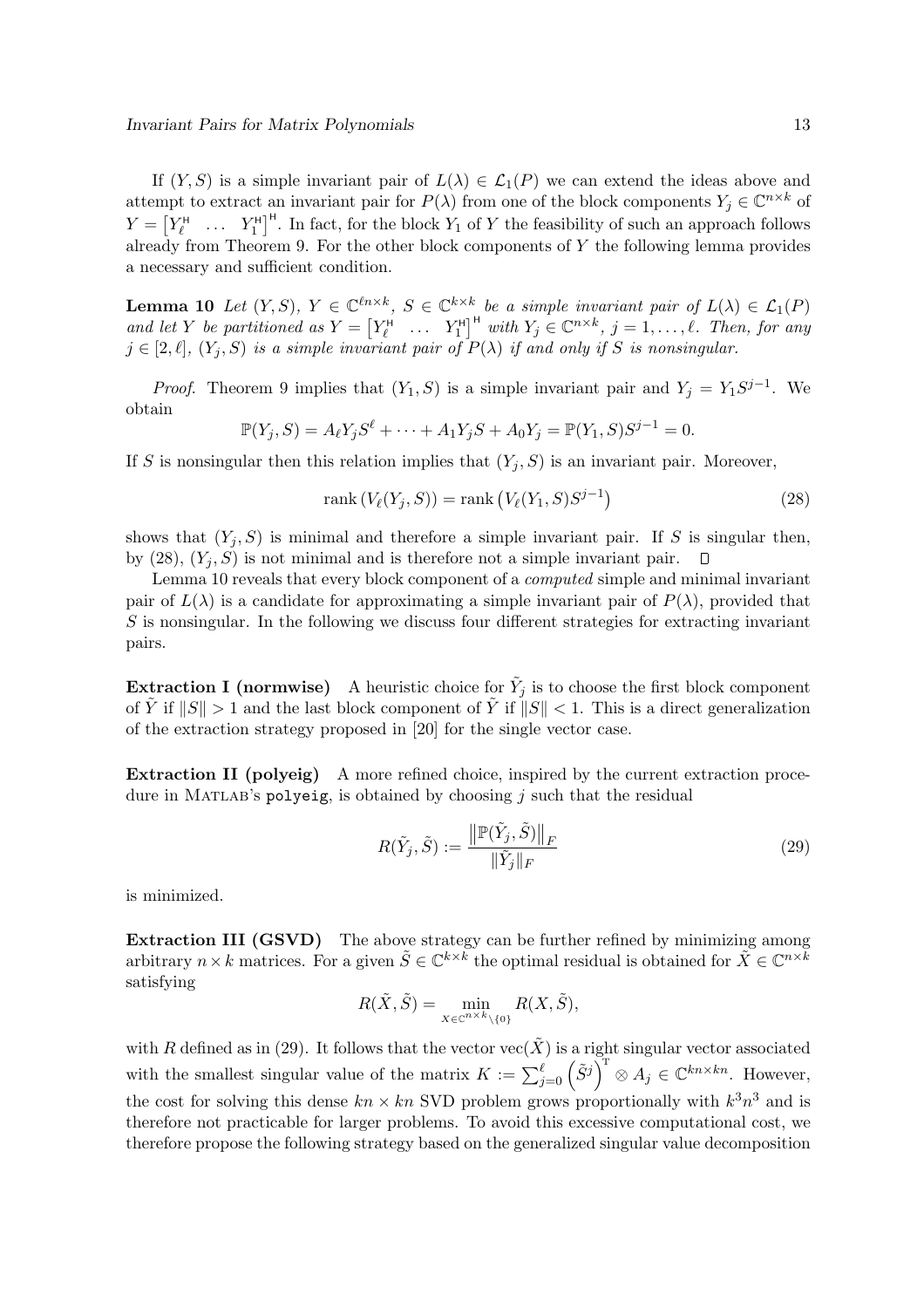(GSVD) [16]. An approximate minimizer of  $R(\cdot, \tilde{S})$  can be obtained by restricting  $\tilde{X}$  to be a linear combination of the block components of  $\hat{Y}$ , that is

$$
\tilde{X} = \gamma_1 \tilde{Y}_1 + \dots + \gamma_\ell \tilde{Y}_\ell, \quad c = \begin{bmatrix} \gamma_1 \\ \vdots \\ \gamma_\ell \end{bmatrix} \in \mathbb{C}^\ell.
$$

Since  $\mathbb{P}(\tilde{X},\tilde{S})=\gamma_1\mathbb{P}(\tilde{Y}_1,\tilde{S})+\cdots+\gamma_\ell\mathbb{P}(\tilde{Y}_\ell,S)$  it follows that

$$
R(\tilde{X}, \tilde{S}) = \frac{\left\|\gamma_1 \mathbb{P}(\tilde{Y}_1, \tilde{S}) + \dots + \gamma_\ell \mathbb{P}(\tilde{Y}_\ell, \tilde{S})\right\|_F}{\left\|\gamma_1 \tilde{Y}_1 + \dots + \gamma_\ell \tilde{Y}_\ell\right\|_F}
$$
  

$$
= \frac{\left\|\left[\text{vec}(\mathbb{P}(\tilde{Y}_1, \tilde{S})), \dots, \text{vec}(\mathbb{P}(\tilde{Y}_\ell, \tilde{S}))\right] c\right\|_2}{\left\|\left[\text{vec}(\tilde{Y}_1), \dots, \text{vec}(\tilde{Y}_\ell)\right] c\right\|_2} =: \frac{\|Mc\|_2}{\|Nc\|_2}.
$$

Hence, the vector c that minimizes  $R(\tilde{X}, \tilde{S})$  is the generalized singular vector associated with the smallest generalized singular value of the pair  $(M, N)$ , where  $M, N \in \mathbb{C}^{kn \times \ell}$  [16]. The cost of computing this vector is  $O(kn\ell^2)$ , which can be expected to remain small compared to the cost of computing the approximate invariant pair  $(\tilde{Y}, \tilde{S})$  of  $L(\lambda)$ .

Extraction IV (structured) A rather different strategy to extract an approximate invariant pair  $(\tilde{X}, \tilde{S})$  for P from  $(\tilde{Y}, \tilde{S})$  is to consider structured projections of  $\tilde{Y}$ . In this approach, we choose  $\tilde{X}$  as the solution to the minimization problem

$$
\min_{\tilde{X} \in \mathbb{C}^{n \times k} \setminus \{0\}} \left\| \begin{bmatrix} \tilde{X} \tilde{S}^{\ell-1} \\ \vdots \\ \tilde{X} \end{bmatrix} - \begin{bmatrix} \tilde{Y}_{\ell} \\ \vdots \\ \tilde{Y}_{1} \end{bmatrix} \right\|_{F} . \tag{30}
$$

The following theorem provides an explicit solution to this problem.

**Theorem 11** The unique solution  $X \in \mathbb{C}^{n \times k}$  that minimizes (30) is given by

$$
X = \left(\sum_{j=0}^{\ell-1} \tilde{Y}_{j+1}(\tilde{S}^j)^{\mathsf{H}}\right) \left(\sum_{j=0}^{\ell-1} \tilde{S}^j(\tilde{S}^j)^{\mathsf{H}}\right)^{-1}
$$

*Proof*. Vectorizing (30) leads to the linear least-squares problem

$$
\min_{x \in \mathbb{C}^{nk}} \left\| \begin{bmatrix} (\tilde{S}^{\ell-1})^T \otimes I_n \\ \vdots \\ I_n \end{bmatrix} x - \begin{bmatrix} \text{vec}(\tilde{Y}_{\ell}) \\ \vdots \\ \text{vec}(\tilde{Y}_1) \end{bmatrix} \right\|_2,
$$

The corresponding normal equations are given by

$$
\sum_{j=0}^{\ell-1} ((\tilde{S}^j)^{\mathrm{T}} \otimes I_n)^{\mathrm{H}} ((\tilde{S}^{\ell-1})^{\mathrm{T}} \otimes I_n) x = \sum_{j=0}^{\ell-1} ((\tilde{S}^j)^{\mathrm{T}} \otimes I_n)^{\mathrm{H}} \mathrm{vec}(\tilde{Y}_{j+1}),
$$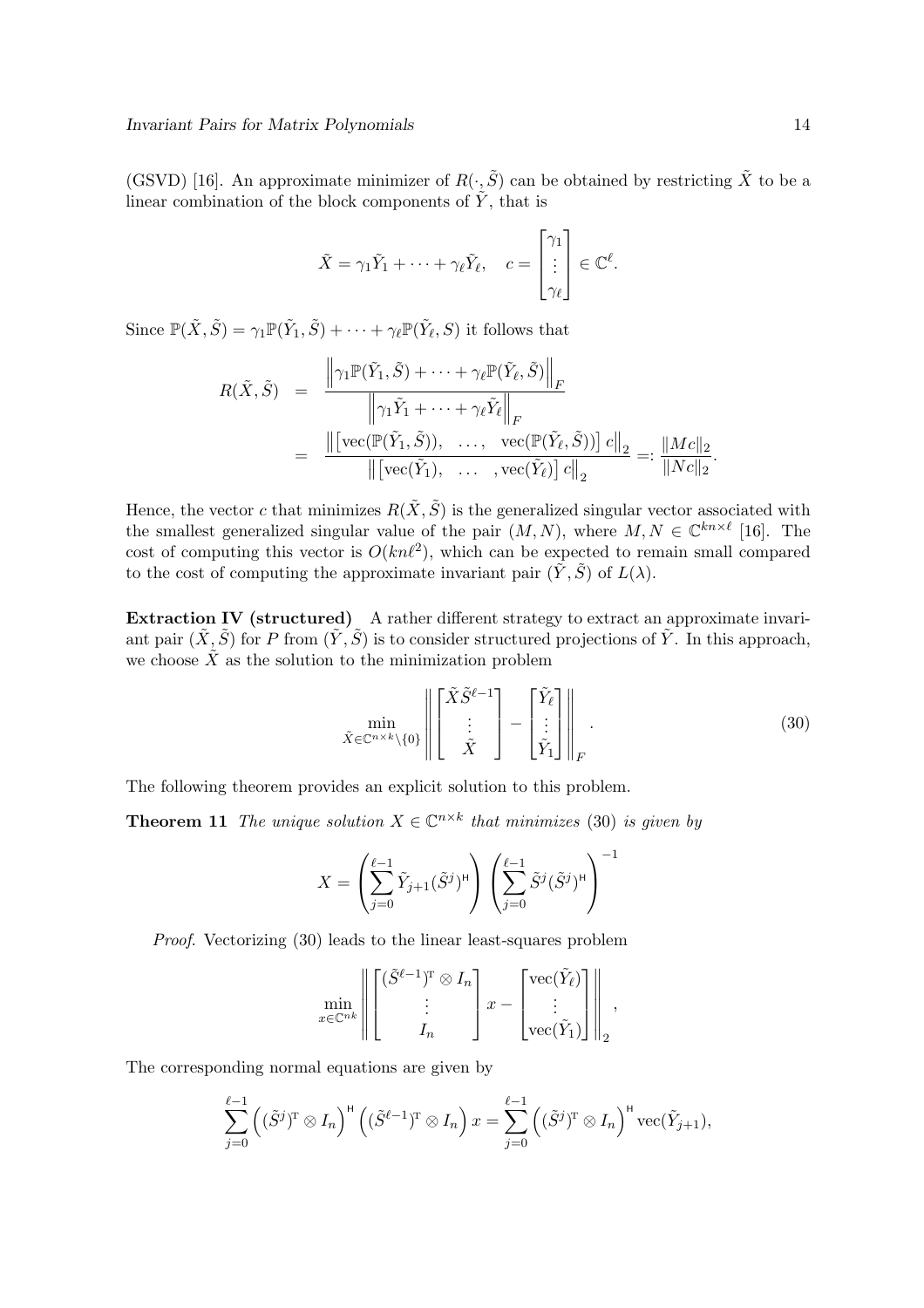leading to

$$
\left[ \left( \tilde{S}^{\ell-1} (\tilde{S}^{\ell-1})^{\mathrm{T}} \otimes I_n \right) + \cdots + \left( \tilde{S} \tilde{S}^{\mathrm{T}} \otimes I_n \right) + I_{kn} \right] x = \sum_{j=0}^{\ell-1} \left( \tilde{S}^j \otimes I_n \right) \text{vec}(\tilde{Y}_{j+1}).
$$

Reformulation in terms of matrices gives

$$
X\left[\tilde{S}^{\ell-1}(\tilde{S}^{\ell-1})^{\mathsf{H}} + \cdots + \tilde{S}\tilde{S}^{\mathsf{H}} + I_k\right] = \tilde{Y}_{\ell}(\tilde{S}^{\ell-1})^{\mathsf{H}} + \cdots + \tilde{Y}_2\tilde{S}^{\mathsf{H}} + \tilde{Y}_1.
$$

Since the sum in the square brackets is positive definite and therefore nonsingular the result follows.  $\Box$ 

#### 4.3 Numerical comparison of the extraction strategies

It is immediately clear that the polyeig approach (Extraction II) is at least as good (in therms of the residual norm) as the normwise extraction (Extraction I) since it picks out the block of  $\tilde{Y}$  that leads to the smallest residual. Also, we can expect that the GSVD approach (Extraction III) will perform at least as good or better than the polyeig approach since it tries to find a linear combination of all subblocks of  $\tilde{Y}$  that minimizes the residual. Nevertheless, since the GSVD problem may be ill-conditioned it is not immediately clear in practice that this approach really leads to a numerically smaller residual. Also, it is unclear how the structured extraction performs in comparison as it does not aim to minimize the residual but rather projects the approximate invariant subspace  $\tilde{Y}$  of the linearization onto a subspace of matrices with the right structural properties for an invariant subspace of a linearization.

To numerically compare the four different extraction strategies described above for a wide range of realistic problems we use the NLEVP collection of polynomial and nonlinear eigenvalue problems [7], from which we selected the 24 polynomial test problems with  $n \leq$ 500. For each test problem we extract invariant subspaces according to one of the following three criteria: (1) the 4 smallest eigenvalues in magnitude, (2) the 4 largest eigenvalues in magnitude, (3) the 2 smallest and 2 largest eigenvalues in magnitude.

To obtain these invariant subspace one could directly compute the corresponding eigenvalue/eigenvector pairs of the linearization and combine them to an invariant pair. However, as discussed earlier this may be numerically unstable. We rather want to avoid eigenvectors and work directly with invariant subspaces. To achieve this we first compute the Schur decomposition of the companion form (5) using Matlab's qz function. This function returns unitary matrices  $Q$  and  $Z$  and upper triangular matrices  $T_A$  and  $T_B$ , such that

$$
QC_{\mathcal{A}}Z = T_{\mathcal{A}}, \quad QC_{\mathcal{B}}Z = T_{\mathcal{B}}.
$$

Using the ordqz function in Matlab this Schur decomposition is reordered such that the upper left  $4 \times 4$  block of the pair  $(T_A, T_B)$  encodes the four smallest eigenvalues in magnitude for test case (1) and correspondingly the largest or largest/smallest eigenvalues for the other test cases. An invariant pair for the corresponding eigenvalues of the linearization is now given by  $(Z_{(:,1:4)}, -T_{\mathcal{B}}_{(1:4,1:4)}^{-1}T_{\mathcal{A}(1:4,1:4)})$  (MATLAB notation is used to denote submatrices). We then apply the different extraction strategies to obtain approximate invariant pairs  $(\tilde{X}, -T_{\mathcal{B}}_{(1:4,1:4)}^{-1}T_{\mathcal{A}(1:4,1:4)})$  of the original polynomial problem and measure the performance of the extraction strategies by comparing the residuals  $R(\tilde{X}, -T_{\mathcal{B}}^{-1}_{(1:4,1:4)}T_{\mathcal{A}(1:4,1:4)}).$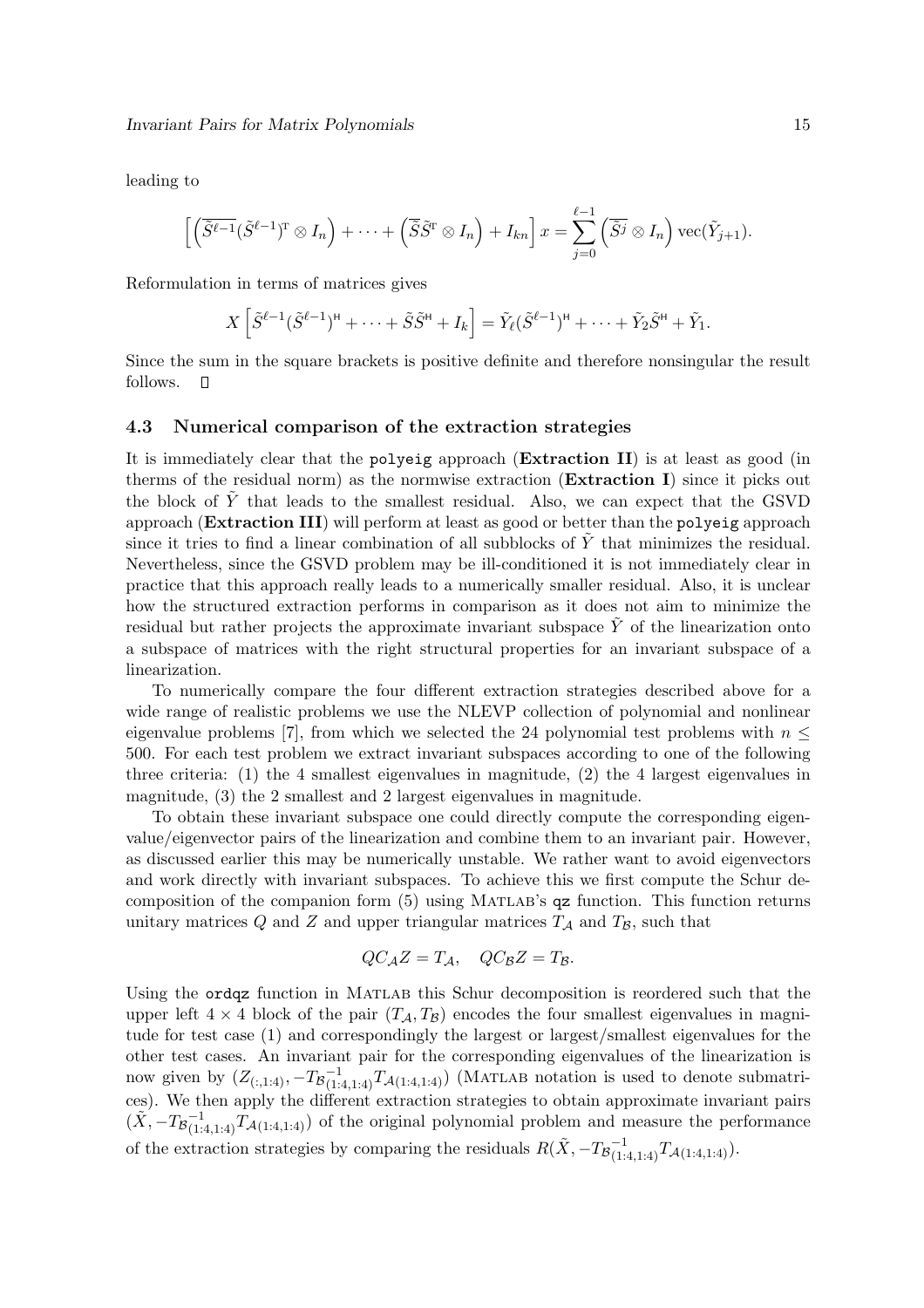

Figure 1: Performance diagram for the extraction of the smallest eigenvalues.

The results of the comparisons are presented in the form of performance diagrams in Figures 1,2 and 3. For a given factor  $\alpha$  the performance is defined as the percentage of test cases for which the residual of the extracted invariant pair does not exceed  $\alpha$  times the lowest residual achieved by any of the tested methods. In all three test cases the GSVD based extraction (Extraction III) turns out to be the method with the best performance. Since the additional cost of the GSVD computation is small compared to the solution of the overall polynomial eigenvalue problem, this strategy is therefore the one we recommend among the tested extraction methods. The normwise method (Extraction I) always performs worst and is therefore not recommended for the extraction of invariant subspaces. Remarkably, the structured approach (Extraction IV) performs reasonably well given that it does not attempt to achieve any residual minimization.

### 5 Refinement

In this section we discuss efficient iterative refinement strategies for approximate invariant pairs of a matrix polynomial P. Refinement is a crucial ingredient for the development of robust polynomial eigenvalue solvers that are based on linearizing the matrix polynomial P since these methods are not always backward stable [20]. Another interesting application arises in numerical continuation of eigenvalues for matrix polynomials as discussed by Beyn and Thümmler in  $[9]$ .

#### 5.1 Basic Algorithm

Given an approximation  $(X_0, S_0)$  to a simple invariant pair  $(X, S) \in \mathbb{C}^{n \times k} \times \mathbb{C}^{k \times k}$  our aim is to compute a correction that brings  $(X_0, S_0)$  closer to  $(X, S)$ . By Theorem 7,  $(X, S)$  is a regular value of the nonlinear matrix equations

$$
\mathbb{P}(X, S) = 0, \quad \mathbb{V}(X, S) = 0,\tag{31}
$$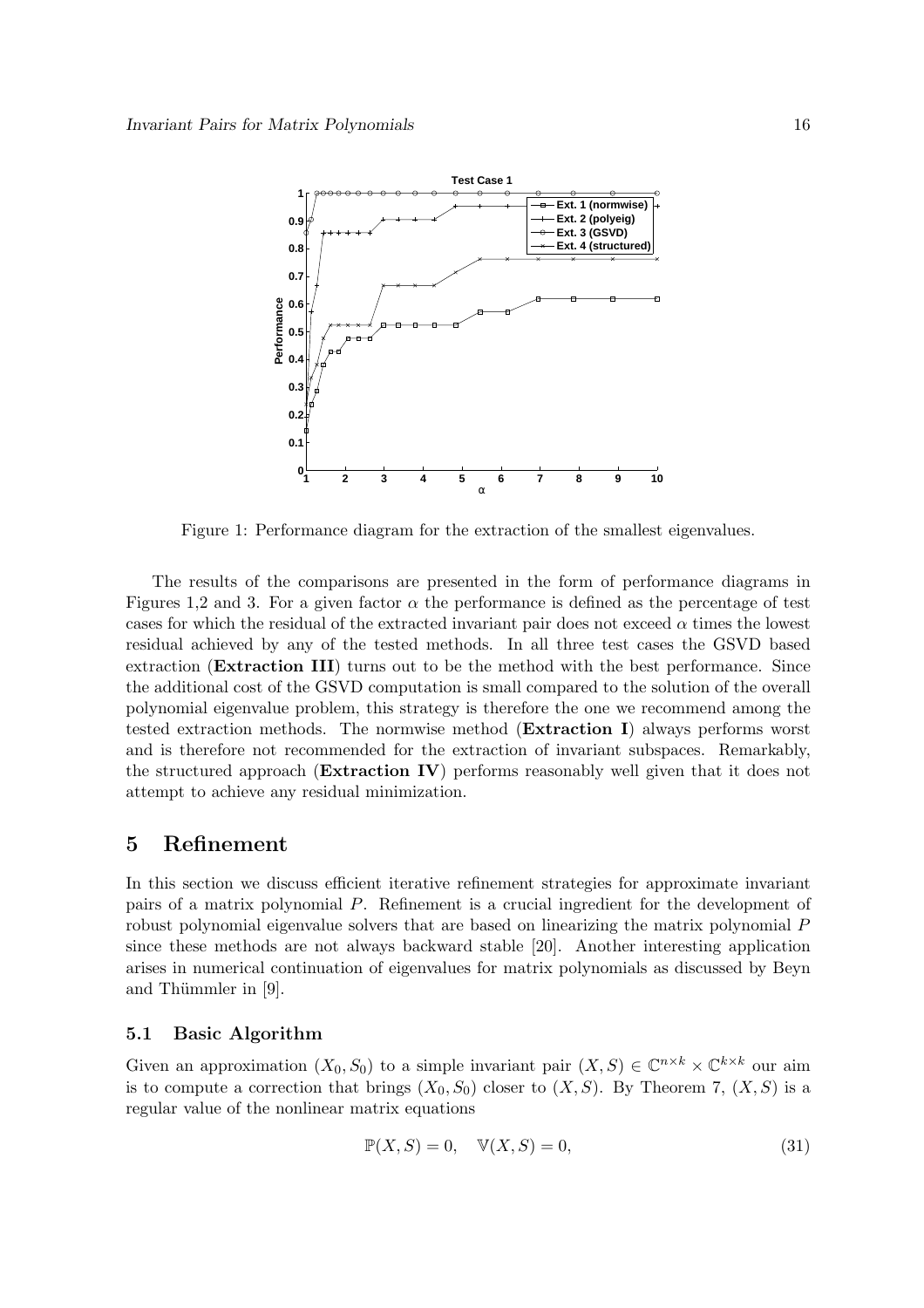

Figure 2: Performance diagram for the extraction of the largest eigenvalues.



Figure 3: Performance diagram for the extraction of a block of small and large eigenvalues.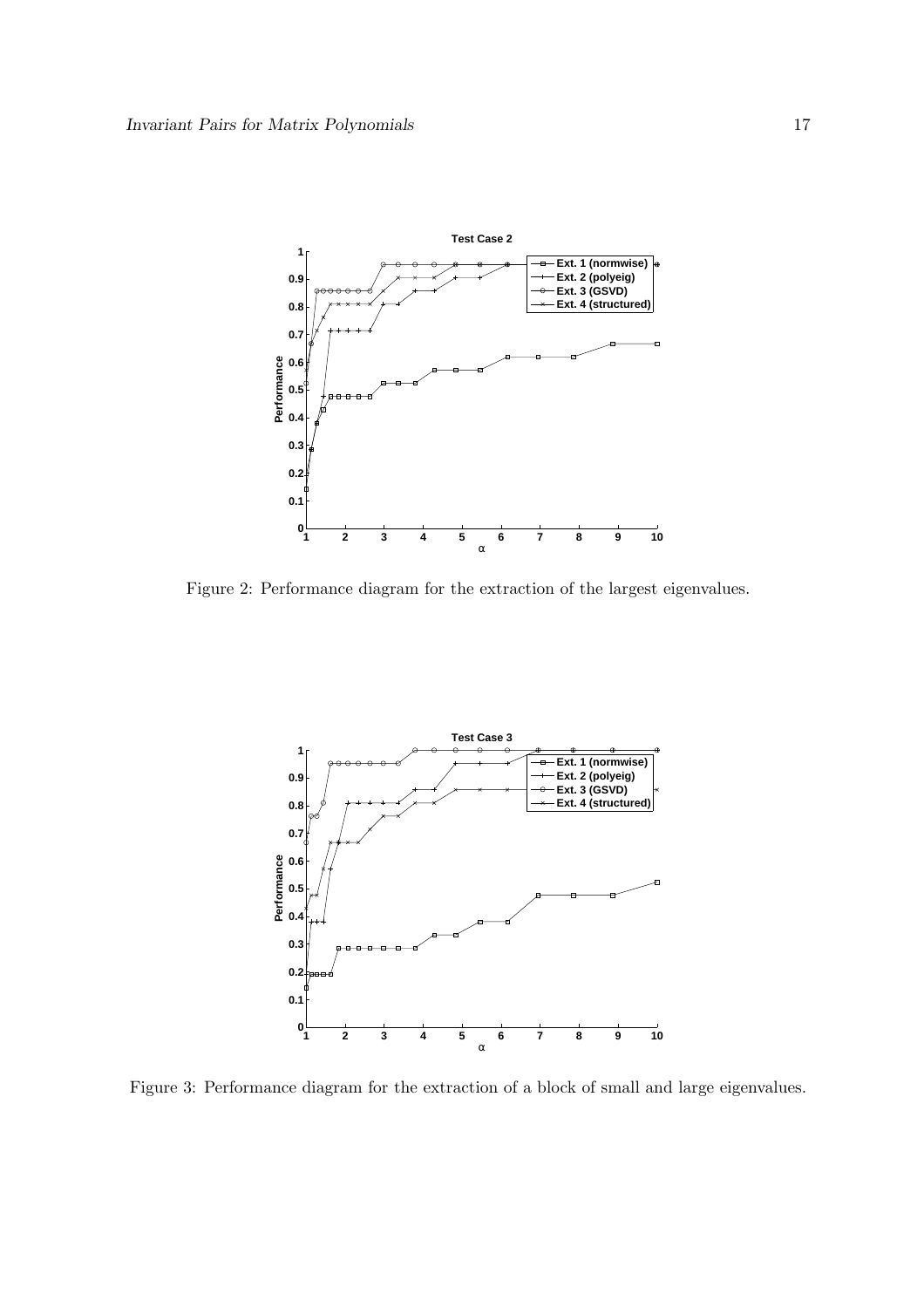where  $\mathbb{P}(X, S) = X A_0 + X A_1 S + \cdots + X A_\ell S^\ell$  and  $\mathbb{V}(X, S) = W^{\mathsf{H}} V_m(X, S) - I$  for some normalization matrix  $W^{\text{H}} = [W^{\text{H}}_{m-1}, \ldots, W^{\text{H}}_{0}] \in \mathbb{C}^{k \times mn}$ . Newton's method applied to (31) with starting value  $(X_0, S_0)$  takes the form

$$
(X_{p+1}, S_{p+1}) = (X_p, S_p) - \mathbb{L}_p^{-1}(\mathbb{P}(X_p, S_p), \mathbb{V}(X_p, S_p)),
$$
\n(32)

where  $\mathbb{L}_p$  is the Jacobian of  $(\mathbb{P}, \mathbb{V})$  at the current iterate  $(X_p, S_p)$ :

$$
\mathbb{L}_p(\triangle X, \triangle S) = \left( \mathbb{P}(\triangle X, S_p) + \sum_{j=1}^{\ell} A_j X_p \mathbb{D} S_p^j(\triangle S), \sum_{j=0}^{m-1} W_j^{\mathsf{H}}(\triangle X S_p^j + X \mathbb{D} S_p^j(\triangle S)) \right),
$$

see also (19). The invertibility of  $\mathbb{L}_p$  and the local quadratic convergence of Newton's method is guaranteed by Theorem 7, provided of course that  $(X_0, S_0)$  is sufficiently close to  $(X, S)$ .

In our implementation of (32) we keep the columns of  $V_m(X_p, S_p)$  orthonormal and adapt W correspondingly in the course of the iteration. For this purpose, we compute a (compact) QR decomposition

$$
V_m(X_p, S_p) = QR
$$

with  $Q \in \mathbb{C}^{mn \times k}$  such that  $Q^{\text{H}}Q = I$ . It then follows directly that Q takes the form

$$
Q = \begin{bmatrix} Q_0 R S_p^{m-1} R^{-1} \\ \vdots \\ Q_0 R S_p R^{-1} \\ Q_0 \end{bmatrix}.
$$

for  $Q_0 \in \mathbb{C}^{n \times k}$ . Hence the replacement  $(X_p, S_p) \leftarrow (Q_0, RS_pR^{-1})$  results in orthonormal  $V_m(X_p, S_p)$ . Moreover, by choosing  $W = V_m(X_p, S_p)$  we have  $\mathbb{V}(X_p, S_p) = 0$ . Algorithm 1 summarizes the Newton method combined with this procedure.

Algorithm 1 Newton method for computing invariant pairs

**Input:** Initial pair  $(X_0, S_0) \in \mathbb{C}^{n \times k} \times \mathbb{C}^{k \times k}$  such that  $V_m(X_0, S_0)^{\text{H}} V_m(X_0, S_0) = I_k$ . **Output:** Approximate solution  $(X_{p+1}, S_{p+1})$  to (9).

- 1:  $p \leftarrow 0, W \leftarrow V_m(X_0, S_0)$
- 2: repeat
- 3: Res  $\leftarrow \mathbb{P}(X_p, S_p)$
- 4: Solve linear matrix equation  $\mathbb{L}_p(\triangle X, \triangle S) = (\text{Res}, 0)$ .
- 5:  $X_{p+1} \leftarrow X_p \triangle X$ ,  $S_{p+1} \leftarrow S_p \triangle S$
- 6: Compute compact QR decomposition  $V_m(X_{p+1}, S_{p+1}) = WR$ .
- 7:  $X_{p+1} \leftarrow \tilde{X}_p R^{-1}, \quad S_{p+1} \leftarrow R \tilde{S}_{p+1} R^{-1}$
- 8: until convergence

An extension of Algorithm 1 to nonlinear eigenvalue problems can be found in [28].

Remark 12 *The refinement procedure presented in Algorithm 1 is intended for initial pairs* (X0, S0) *that are already close to an invariant pair. This is, for example, the case for an inexact invariant pair obtained with any of the extraction procedures discussed in Section 4.2 in* finite-precision arithmetic*, provided that the invariant pair of interest is not too ill-conditioned.*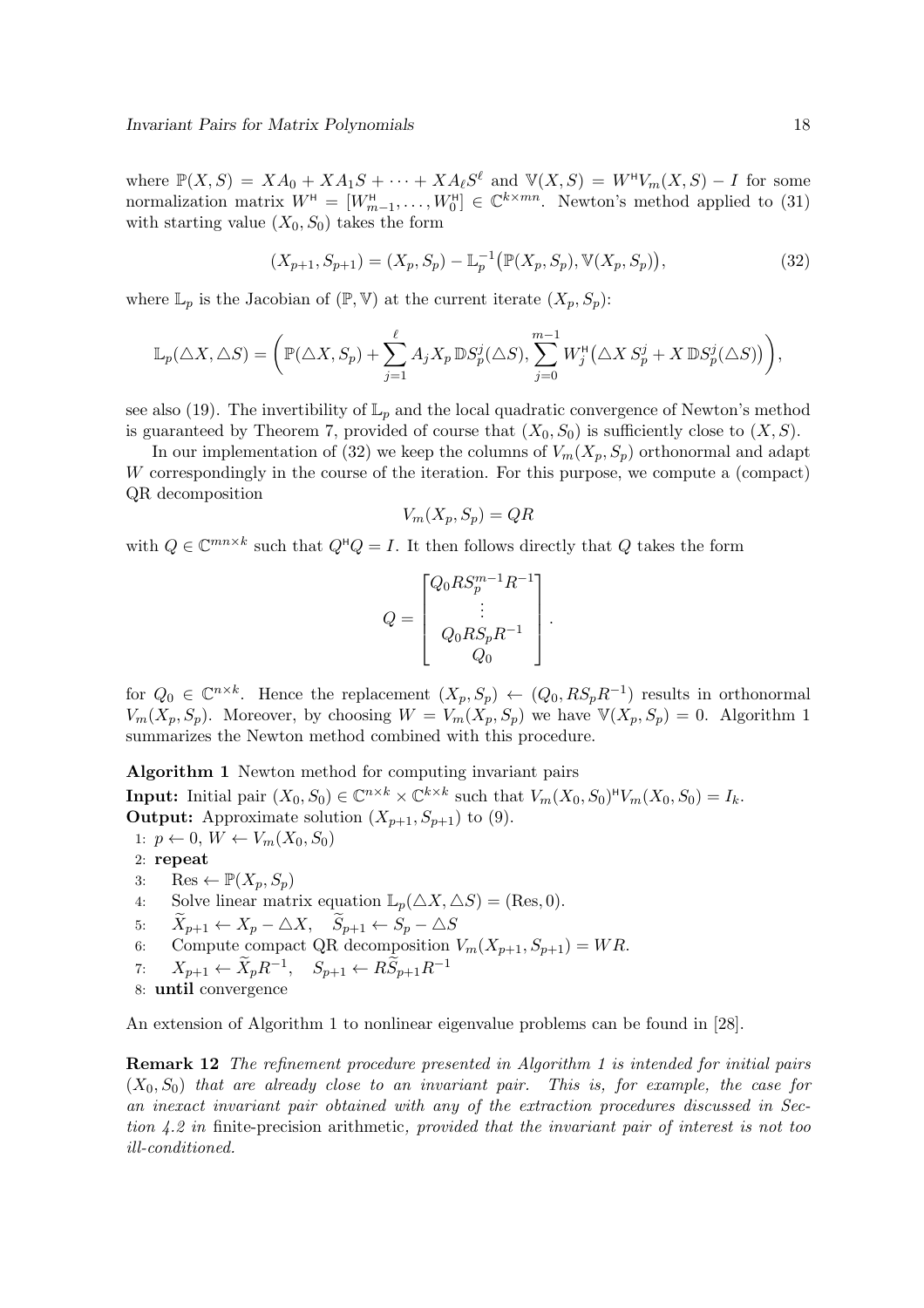#### 5.2 Solution of the correction equation

In the following, we discuss 3 approaches to solving the correction equation in Step 4 of Algorithm 1.

I. Kronecker products Vectorization and Kronecker products allow us to rewrite the linear matrix equation  $\mathbb{L}_p(\triangle X, \triangle S) = (\text{Res}, 0)$  as the  $(nk + k^2) \times (nk + k^2)$  linear system

$$
\left[\begin{array}{cc} K_{11} & K_{12} \\ K_{21} & K_{22} \end{array}\right] \left[\begin{array}{c} \text{vec}(\triangle X) \\ \text{vec}(\triangle S) \end{array}\right] = \left[\begin{array}{c} \text{vec}(\text{Res}) \\ 0 \end{array}\right],\tag{33}
$$

where

$$
K_{11} = \sum_{j=0}^{\ell} ((S_p^j)^T \otimes A_j), \quad K_{12} = \sum_{j=1}^{\ell} (I_k \otimes A_j X_p) K_{S_p^j},
$$
  
\n
$$
K_{21} = \sum_{j=0}^{m-1} ((S_p^j)^T \otimes W_j^{\mathsf{H}}), \quad K_{22} = \sum_{j=1}^{m-1} (I_k \otimes W_j^{\mathsf{H}} X_p) K_{S_p^j},
$$

with  $K_{S_p^j}$  denoting the Kronecker product formulation of the Fréchet derivative  $\mathbb{D}S_p^j$  (13):

$$
K_{S_p^j}=\sum_{i=0}^{j-1}\big((S_p^{j-i-1})^{\rm T}\otimes S_p^i\big).
$$

Solving (33) requires  $\mathcal{O}((nk+k^2)^3)$  flops (floating point operations) and  $\mathcal{O}((nk+k^2)^2)$  storage. This approach should therefore only be used for tiny values of  $k$ .

**Remark 13** *For*  $k = 1$  *and*  $m = 1$ *, the linear system (33) simplifies to* 

$$
\left[\begin{array}{cc} P(\lambda) & P'(\lambda)x \\ W_0^H & 0 \end{array}\right] \left[\begin{array}{c} \triangle x \\ \triangle \lambda \end{array}\right] = \left[\begin{array}{c} P(\lambda)x \\ 0 \end{array}\right],
$$

*where we set*  $x \equiv X_p, \lambda \equiv S_p$ *.* 

**II. Forward substitution** By the Schur decomposition of  $S_p$  and an appropriate unitary transformation of  $(X_p, S_p)$ , we may assume without loss of generality that  $S_p$  is in upper triangular form. The triangular structure of  $S_p$  allows to determine the columns of  $\triangle X$ and  $\Delta S$  successively in a forward substitution process. This was shown in [9] for quadratic eigenvalue problems and in [28] for nonlinear eigenvalue problems. We include the derivation of this forward substitution process for the sake of completeness, as it is needed in Approach III below.

In the following, we will drop the subscript p and simply write  $(X, S)$ . The triangular structure of S implies that the equation  $\mathbb{L}(\Delta X, \Delta S) = (\text{Res}, 0)$  simplifies considerably for the first columns  $\Delta x_1$  and  $\Delta s_1$  of  $\Delta X$  and  $\Delta S$ , respectively. In fact, it is not hard to see that

$$
\begin{bmatrix}\nP(s_{11}) & \sum_{j=1}^{\ell} A_j X [\mathbb{D}S^j]_{11} \\
m-1 & m-1 \\
\sum_{j=0}^{m-1} s_{11}^j W_j^{\mathsf{H}} & \sum_{j=1}^{m-1} W_j^{\mathsf{H}} X [\mathbb{D}S^j]_{11}\n\end{bmatrix} \begin{bmatrix}\n\Delta x_1 \\
\Delta s_1\n\end{bmatrix} = \begin{bmatrix}\nr_1 \\
0\n\end{bmatrix},
$$
\n(34)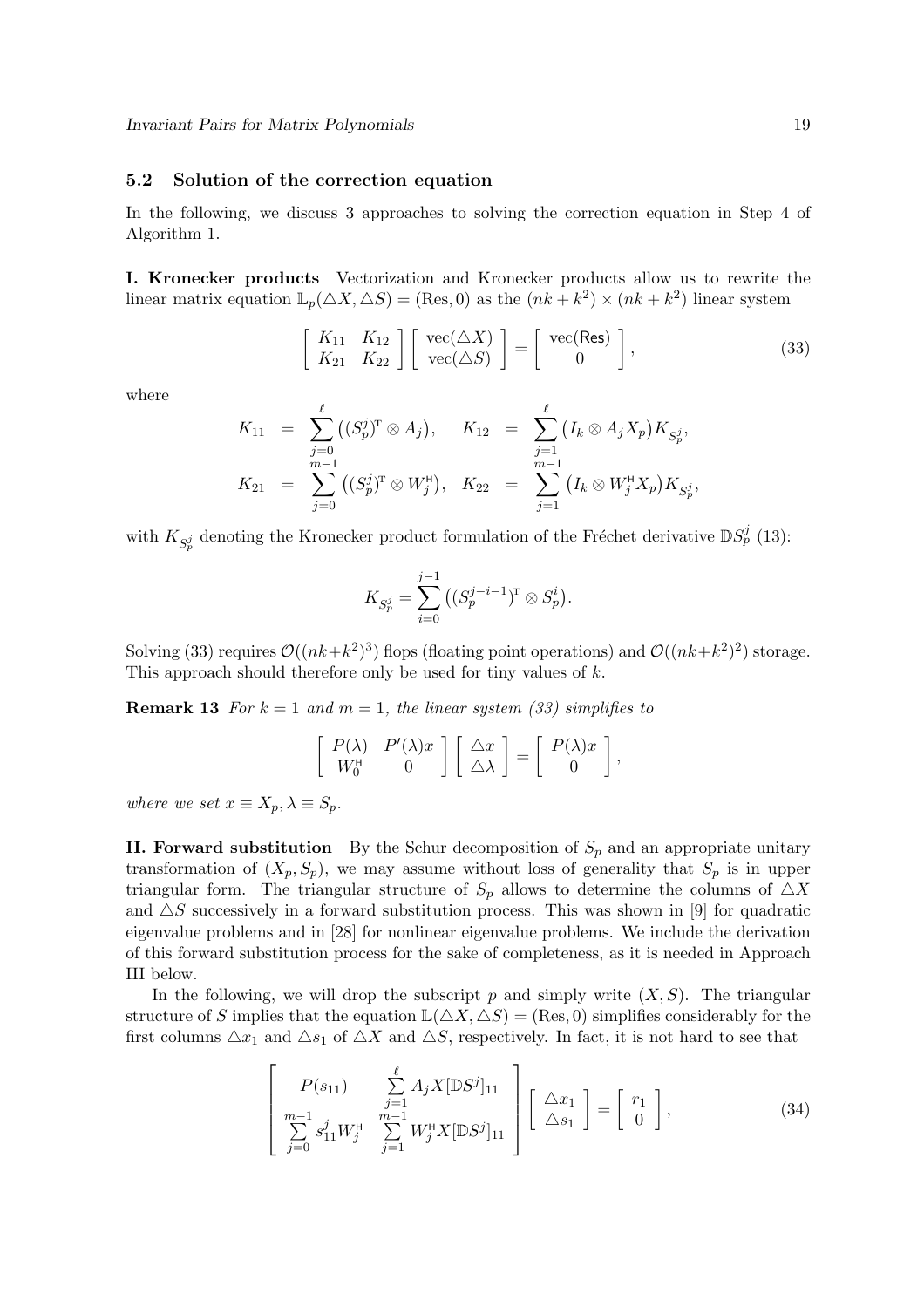where  $r_1$  denotes the first column of Res and  $s_{11}$  is the first diagonal entry of S. The  $k \times k$ matrix  $[\mathbb{D}S^j]_{11}$  denotes the Fréchet derivative of the first column of  $S^j$  with respect to the first column of  $S$ . By  $(15)$ , we have the recursion

$$
\mathbb{D}S^1(\triangle S) = \triangle S, \quad \mathbb{D}S^j(\triangle S) = (\mathbb{D}S^{j-1}(\triangle S))S + S^{j-1}\triangle S, \quad j \ge 2,
$$

implying

$$
[\mathbb{D}S^1]_{11} = I_k, \quad [\mathbb{D}S^j]_{11} = s_{11}[\mathbb{D}S^{j-1}]_{11} + S^{j-1}, \quad j \ge 2.
$$
 (35)

Besides providing an efficient means for computing  $[\mathbb{D}S^j]_{11}$ , this also shows that  $[\mathbb{D}S^j]_{11}$  is upper triangular.

Similar to the forward substitution process for solving lower triangular systems, we can derive an equation of the form (34) also for the second columns of  $\triangle X$  and  $\triangle S$ , provided that the right hand side is updated accordingly. To describe this update, partition

$$
\triangle X = [\triangle x_1, \triangle X_2], \quad \triangle S = [\triangle s_1, \triangle S_2], \quad \text{Res} = [r_1, \text{Res}_2],
$$

and

$$
S = \begin{bmatrix} s_{11} & s_{12} \\ 0 & S_{22} \end{bmatrix}, \quad S^{j} = \begin{bmatrix} s_{11}^{j} & [S^{j}]_{12} \\ 0 & S_{22}^{j} \end{bmatrix}.
$$

Inserted into  $\mathbb{L}(\Delta X, \Delta S) =$  (Res, 0), we obtain the following linear matrix equation for the pair  $(\triangle X_2, \triangle S_2) \in \mathbb{C}^{n \times (k-1)} \times \mathbb{C}^{k \times (k-1)}$ :

$$
\mathbb{P}(\triangle X_2, S_{22}) + \sum_{j=0}^{\ell} A_j X \, \mathbb{D}S^j([0, \triangle S_2]) \left[ \begin{array}{c} 0 \\ I_{k-1} \end{array} \right] = \widetilde{\text{Res}}_2,\tag{36}
$$

$$
\sum_{j=0}^{m-1} W_j^{\mu} \left( \Delta X_2 S_{22}^j + X \, \mathbb{D} S^j \left( [0, \Delta S_2] \right) \begin{bmatrix} 0 \\ I_{k-1} \end{bmatrix} \right) = \widetilde{\text{Ort}}_2. \tag{37}
$$

with updated right-hand sides

$$
\widetilde{\text{Res}}_2 := \text{Res}_2 - \sum_{j=0}^{\ell} A_j \left( \Delta x_1 [S^j]_{12} + X \mathbb{D} S^j ([\Delta s_1, 0]) \begin{bmatrix} 0 \\ I_{k-1} \end{bmatrix} \right),
$$
  
\n
$$
\widetilde{\text{Ort}}_2 := - \sum_{j=1}^{m-1} W_j^{\text{H}} \left( \Delta x_1 [S^j]_{12} + X \mathbb{D} S^j ([\Delta s_1, 0]) \begin{bmatrix} 0 \\ I_{k-1} \end{bmatrix} \right).
$$

Letting  $r_2$  and  $q_2$  denote the first columns of  $\widetilde{\text{Res}}_2$  and  $\widetilde{\text{Or}}t_2$ , respectively, this shows that the second columns  $\triangle x_2, \triangle s_2$  of  $\triangle X, \triangle S$  satisfy the linear system

$$
\begin{bmatrix}\nP(s_{22}) & \sum_{j=1}^{\ell} A_j X [\mathbb{D}S^j]_{22} \\
m-1 & m-1 \\
\sum_{j=0}^{m-1} s_{22}^j W_j^{\mathsf{H}} & \sum_{j=1}^{m-1} W_j^{\mathsf{H}} X [\mathbb{D}S^j]_{22}\n\end{bmatrix} \begin{bmatrix}\n\Delta x_2 \\
\Delta s_2\n\end{bmatrix} = \begin{bmatrix}\nr_2 \\
q_2\n\end{bmatrix},
$$
\n(38)

where  $s_{22}$  denotes the first diagonal element of  $S_{22}$  and  $[DS<sup>j</sup>]_{22}$  satisfies the recursion (35) with  $s_{11}$  replaced by  $s_{22}$ .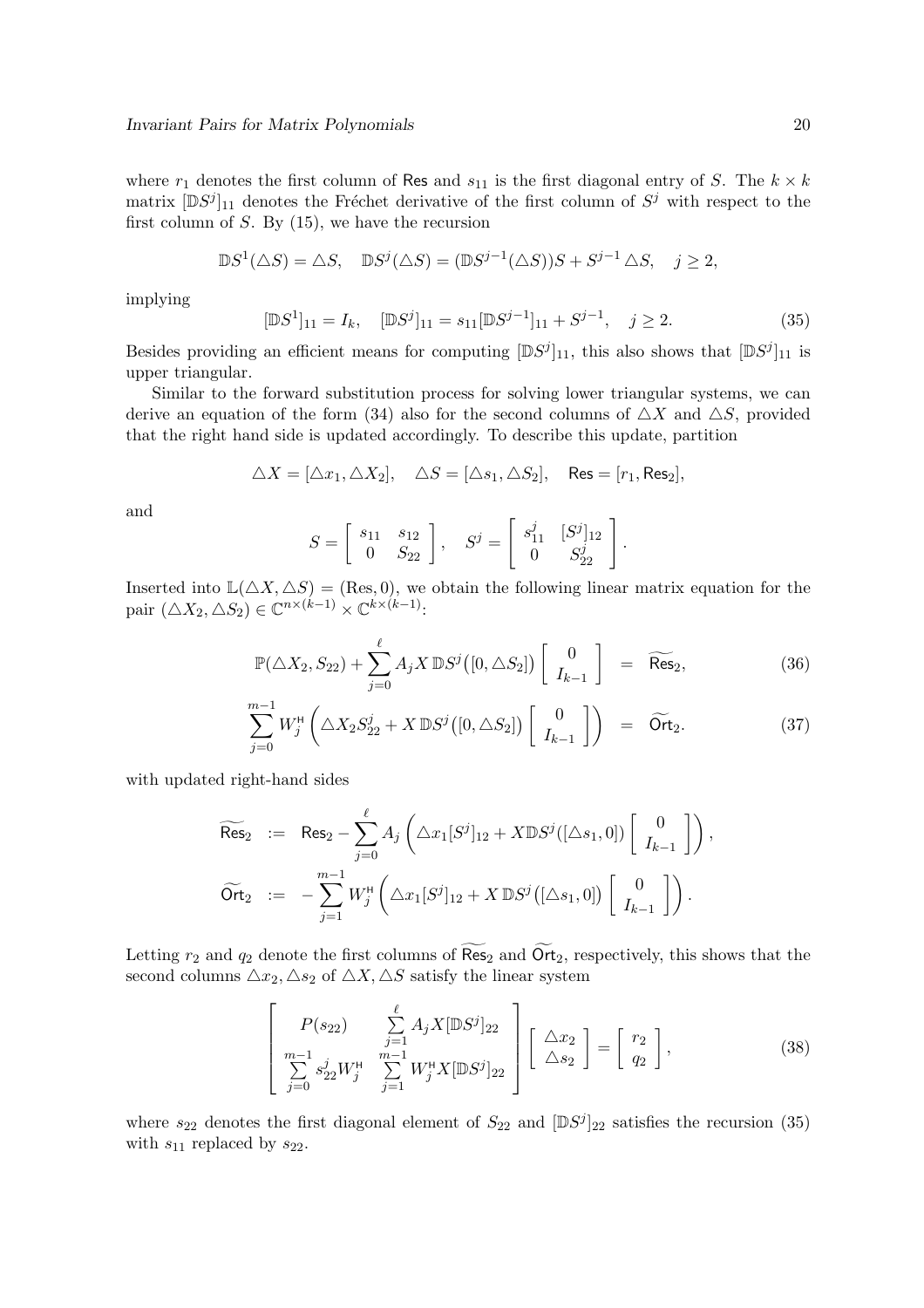The described process can be continued in an analogous manner to compute all columns of  $\Delta X$  and  $\Delta S$ . The cost of the overall algorithm is dominated by the solution of k linear systems of the form (34) and (38). Since each of these systems has order  $n + k$ , the overall cost is  $\mathcal{O}(k(n+k)^3)$  flops, which compares favorably with the  $\mathcal{O}((nk+k^2)^3)$  flops needed by the Kronecker product formulation. If the coefficients  $A_i$  of the matrix polynomial are sparse then (34) is a bordered sparse system and a sparse direct solver for bordered matrices [4] could be used. Moreover, it might be possible to extend ideas on Krylov subspace methods for parametrized systems  $[33]$  to design a Krylov subspace method that handles the k systems of the form  $(34)$ ,  $(38)$  for  $s_{11}, \ldots, s_{kk}$  simultaneously.

III. Linearization Given a matrix polynomial P, the efficient solution of linear systems of the form  $P(s)x = b$  for many different parameters  $s \in \mathbb{C}$  and right-hand sides b by means of linearizing  $P$  has been discussed in [17, 33]. In the following, we extend these ideas to solve bordered systems of the form

$$
\left[\begin{array}{cc} P(s) & A_{12} \\ A_{21} & A_{22} \end{array}\right] \left[\begin{array}{c} x_1 \\ x_2 \end{array}\right] = \left[\begin{array}{c} b_1 \\ b_2 \end{array}\right] \tag{39}
$$

for many different values of  $s \in C$ . The border matrices  $A_{12} \in \mathbb{C}^{n \times k}$ ,  $A_{21} \in \mathbb{C}^{k \times n}$ ,  $A_{22} \in \mathbb{C}^{k \times k}$ , and the right-hand side are different for each s, in some non-specified fashion.

Given a linearization  $\mathcal{A} + \lambda \mathcal{B} \in \mathbb{L}_1(P)$ , we have

$$
(\mathcal{A} + s\mathcal{B})V_{\ell}(x_1, s) = v \otimes P(s)x_1
$$

for arbitrary  $s \in \mathbb{C}$ ,  $x_1 \in \mathbb{C}^n$ , and some fixed nonzero vector  $v \in \mathbb{C}^{\ell}$  describing the linerization [29]. Note that  $v \otimes P(s)x = v \otimes b$  if and only if  $P(s)x = b$ . This allows us to rewrite (39) as

$$
\begin{bmatrix}\n\mathcal{A} + s\mathcal{B} & v \otimes A_{12} \\
w^{\mathrm{H}} \otimes A_{21} & A_{22}\n\end{bmatrix}\n\begin{bmatrix}\nV_{\ell}(x_1, s) \\
x_2\n\end{bmatrix} =\n\begin{bmatrix}\nv \otimes b_1 \\
b_2\n\end{bmatrix}
$$
\n(40)

where  $w \in \mathbb{C}^{\ell}$  is any vector satisfying  $[s^{\ell-1},...,s,1]^{\mu}w = 1$ . Once the solution  $\tilde{y} \in \mathbb{C}^{\ell n+k}$ to (40) is computed, we can extract  $x_2$  from its trailing k entries and  $x_1$  from its leading  $ln$  entries using any of the extraction strategies discussed in Section 4.2. Note that the conditioning for (40) might be significantly worse than for (39), but a full discussion of this effect is behind the scope of this paper. Instead, we refer to [17] for a related discussion and remark that there is no need to solve (40) very precisely thanks to the forgivingness of the outer Newton iteration [38].

To solve (40) efficiently for many different s we first compute a generalized Schur decomposition

$$
Q^{\rm H}(\mathcal{A} + \lambda \mathcal{B})Z = T_{\mathcal{A}} + \lambda T_{\mathcal{B}} \tag{41}
$$

with unitary matrices  $Q, Z \in \mathbb{C}^{\ell n \times \ell n}$  and upper triangular matrices  $T_A, T_B \in \mathbb{C}^{\ell n \times \ell n}$ . Note that if the initial approximation  $(X_0, S_0)$  to the invariant pair was computed by solving the linearized eigenvalue problem combined with one of the extraction methods described in Section 4 then this decomposition is usually readily available. Setting

$$
\tilde{A}_{12} = Q^{\mathsf{H}}(v \otimes A_{12}), \ \tilde{A}_{21} = (w^{\mathsf{H}} \otimes A_{21})Z, \ \tilde{x}_1 = Z^{\mathsf{H}}V_{\ell}(x_1, s), \ \tilde{b}_1 = Q^{\mathsf{H}}(v \otimes b_1), \tag{42}
$$

the linear system (40) becomes equivalent to

$$
\begin{bmatrix}\nT_A + sT_B & \tilde{A}_{12} \\
\tilde{A}_{21} & A_{22}\n\end{bmatrix}\n\begin{bmatrix}\n\tilde{x}_1 \\
x_2\n\end{bmatrix} =\n\begin{bmatrix}\n\tilde{b}_1 \\
b_2\n\end{bmatrix},
$$
\n(43)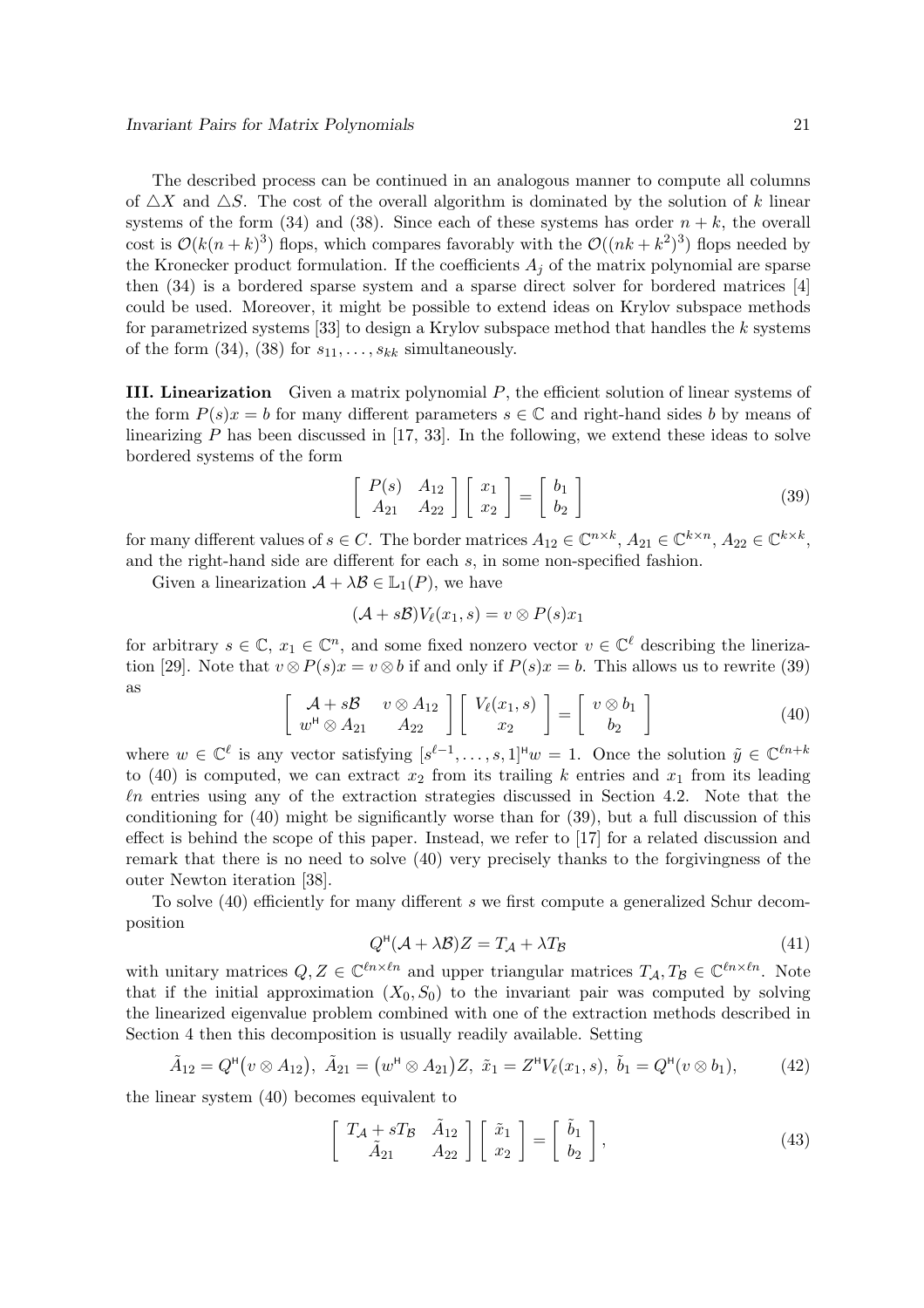which is a bordered triangular system and can be solved, e.g., via a slightly modified QR or LU decomposition [10] that takes the structure into account. This requires  $\mathcal{O}(k(\ell n + k)^2)$ flops for computing the decomposition and  $\mathcal{O}((\ell n+k)^2)$  flops for solving the resulting upper triangular system. Setting up the transformed system (43) requires another  $\mathcal{O}(k(\ell n)^2)$  flops.

In total, the overall cost of this approach for refining an invariant pair is  $\mathcal{O}(\ell^3 n^3)$  flops for computing the generalized Schur decomposition (which needs to be performed only once throughout the entire Newton iteration or might already be available) plus  $\mathcal{O}(k^2(\ln+k)^2)$ flops for solving the k linear systems. This compares well with the  $\mathcal{O}(k(n+k)^3)$  flops needed by the second approach, provided that  $\ell$  stays small and n is sufficiently large.

Performance comparison To gain insight into the actual performance of the three approaches we measured the execution times needed for

- solving the linear system  $(33)$  in Approach I;
- solving k linear systems of the form  $(38)$  in Approach II;
- setting up  $(42)$  once and solving k linear systems of the form  $(43)$  in Approach III.

We run experiments in MATLAB 7.5 on a 2.20 GHz Intel Core2 Duo CPU with 2 GiB RAM. All approaches have been implemented in Matlab in a rather straightforward fashion, with the exception that we have used a MEX interface to a slightly modified variant of the LAPACK routine ZGETRF for computing the LU decomposition of (43) within  $\mathcal{O}(k(\ln+k)^2)$  flops. The following two tables contain the obtained execution times in seconds for  $n = 500, 1000, 2000$ :

| $n=500$     |          |      |      |  | $n = 1000$ |          |      |      |  | $n = 2000$ |          |     |     |
|-------------|----------|------|------|--|------------|----------|------|------|--|------------|----------|-----|-----|
| k,          |          |      | Ш    |  | $\kappa$   |          |      | Ш    |  | $\kappa$   |          |     |     |
| $2^{\circ}$ | 0.57     | 0.17 | 0.14 |  | 2          | 3.8      |      | 0.56 |  | 2          | 28       | 7.7 | 2.4 |
| 4           | 3.9      | 0.33 | 0.28 |  | 4          | 28       | 2.24 | 1.16 |  |            | $\infty$ | 15  | 5.1 |
| 32          | $\infty$ | 3.2  | 2.7  |  | 32         | $\infty$ | 19   | 11   |  | 32         | $\infty$ | 126 | 44  |
| 128         | $\infty$ | 20   | 23   |  | 128        | $\infty$ |      | 79   |  | 128        | $\infty$ | 582 | 303 |

An entry  $\infty$  indicates an out of memory error. As expected, Approach I is rather expensive and should only be used for tiny k and n. With the exception of  $n = 500, k = 128$ , Approach III is always faster than Approach II. However, it is important to note that these figures assume the availability of a Schur decomposition for the linearization. If this decomposition is not available (because, for example, the initial approximation to the invariant pair has been obtained by some other means), Approach III becomes much less attractive. The current implementation [32] of the QZ algorithm requires about 160 seconds for  $n = 500$  and about 1450 seconds for  $n = 1000$ . Even taking into account that the new implementation of the QZ algorithm described in [25] (which is not yet included in Matlab) may reduce these numbers by a factor 4 − 8 it would require an excessive number of iterations to make Approach III competitive.

### 6 Numerical Examples

In this section, we illustrate the use of the presented concepts for two examples from [39, 7].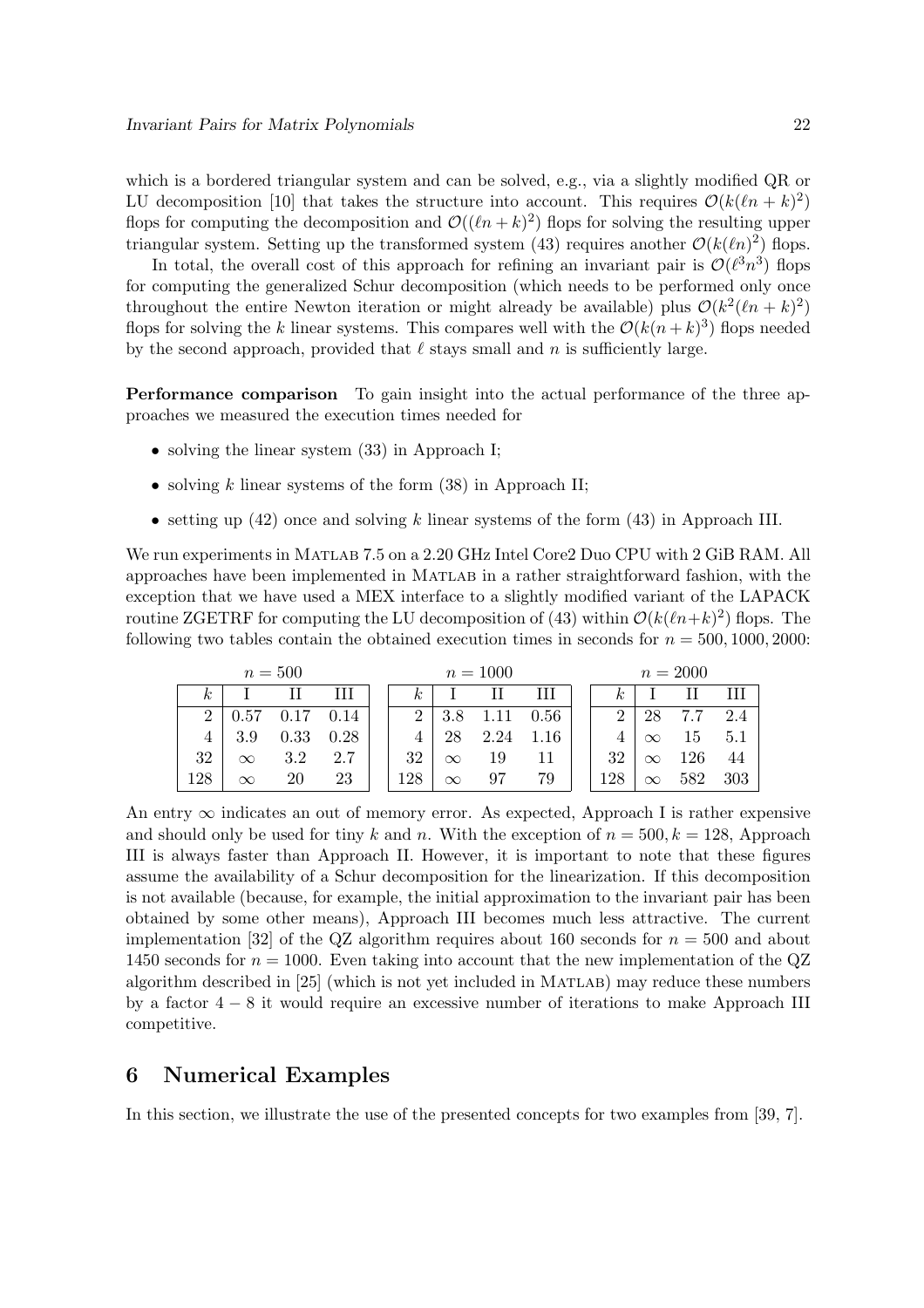

Figure 4: Power plant example from [7]. *Left plot:* Location of eigenvalues (crosses) and selected eigenvalues (circles). *Right plot:* Absolute error of the 10 selected eigenvalues after (i) extraction from the linearization, (ii) 1 Newton iteration, (iii) 2 Newton iterations.

Example 14 *The simplified dynamical model of a nuclear power plant from [7] leads to an* 8 × 8 *quadratic matrix polynomial that has been noted [39] to have rather ill-conditioned eigenvalues, mainly due to the bad scaling of the coefficient matrices. Using Extraction III based on the GSVD, we compute the invariant pair for the* 10 *rightmost eigenvalues from the linearization. "Exact eigenvalues" are obtained from a high precision arithmetic computation. As shown in Figure 4, the computed eigenvalues are rather inaccurate, with absolute errors of order*  $10^{-2}$  to  $10^{-4}$ . Two Newton iterations applied to the extracted invariant pair reduce *these errors down to almost machine precision. This indicates that iterative refinement for invariant pairs cures the effects of bad scaling, similarly as for linear systems [18].*

Example 15 *In [39] the following matrix polynomial was discussed:*

$$
P(\lambda) = \lambda^2 \begin{bmatrix} 1 & 0 & 0 \\ 0 & 1 & 0 \\ 0 & 0 & 0 \end{bmatrix} + \lambda \begin{bmatrix} -2 & 0 & 1 \\ 0 & 0 & 0 \\ 0 & 0 & 0 \end{bmatrix} + \begin{bmatrix} 1 & 0 & 0 \\ 0 & -1 & 0 \\ 0 & 0 & 1 \end{bmatrix}.
$$

*It has an eigenvalue*  $\lambda = 1$  *with algebraic multiplicity* 3*. A corresponding invariant pair is given by*

$$
X = \begin{bmatrix} 0 & 1 & 0 \\ 1 & 0 & 1 \\ 0 & 0 & 0 \end{bmatrix}, \quad S = \begin{bmatrix} 1 & 0 & 0 \\ 0 & 1 & 1 \\ 0 & 0 & 1 \end{bmatrix}.
$$

*We perturb* X and S by setting  $X(3,3) = 1$  and  $S(3,2) = 10^{-8}$ . The perturbed matrix  $\tilde{S}$  *has eigenvalues*  $\lambda_1 = 1$ ,  $\lambda_2 \approx 1.0001$ ,  $\lambda_3 \approx 0.9999$ *. The initial residual of*  $(\tilde{X}, \tilde{S})$  *is*  $R(\tilde{X}, \tilde{S}) \approx 0.73$ . After three refinement steps using approach II (Forward Substitution) we *have*  $R(\tilde{X}, \tilde{S}) \approx 3.89 \cdot 10^{-16}$ *. The refined eigenvalues of*  $\tilde{S}$  *are* 

> $\tilde{\lambda}_1 = 1$ ,  $\tilde{\lambda}_2$  = 0.9999999999945053 + 7.654628153552778 × 10<sup>-9</sup>i,  $\tilde{\lambda}_3 =$  $3 = 1.00000000005495 - 7.654628059339143 \times 10^{-9}$ i.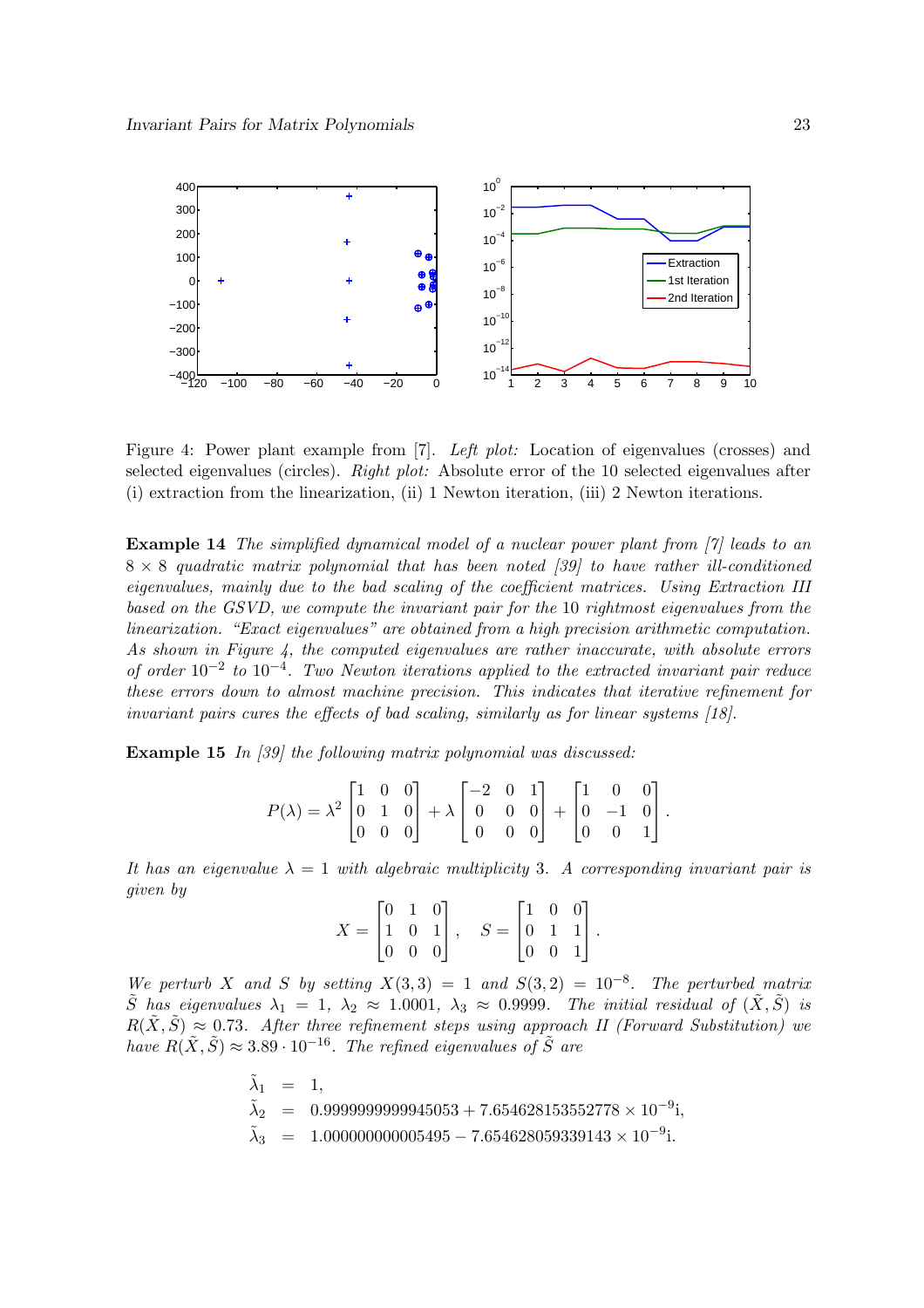The refined matrix  $\tilde{X}$  is given by (displayed to three decimal digits accuracy)

$$
\tilde{X} = \begin{bmatrix} 0 & 7.07 \cdot 10^{-1} - 5.79 \cdot 10^{-4} i & 7.07 \cdot 10^{-1} + 1.10 \cdot 10^{-5} i \\ 7.07 \cdot 10^{-1} & 1.27 \cdot 10^{-17} - 1.04 \cdot 10^{-20} i & -2.98 \cdot 10^{-17} - 4.65 \cdot 10^{-22} i \\ 0 & 5.91 \cdot 10^{-36} + 2.25 \cdot 10^{-35} i & 6.75 \cdot 10^{-32} + 8.14 \cdot 10^{-32} i \end{bmatrix}.
$$

*The third row is close to zero and hence the span of this matrix is almost identical to the span of the original matrix* X *demonstrating that the invariant pair* (X, S) *was very well recovered even though* S *contains a Jordan block.*

## 7 Conclusions

One aim of this paper is to promote the concept of invariant pairs for polynomial eigenvalue problems as a suitable way of handling several eigenvalues simultaneously. Several theoretical results, algorithms, and numerical experiments have been presented to support this concept. The benefits of using invariant pairs in applications are not fully explored yet. The experiments in Section 6 suggest that extracting and refining invariant pairs might have a positive impact on the accuracy in any polynomial eigenvalue computation. Also, we believe that invariant pairs can be a useful framework in the design and analysis of Krylov subspace and Jacobi-Davidson methods for solving large-scale polynomial eigenvalue problems [3, 23, 30]. Finally, we remark that some of the results presented in this paper can be extended to genuinely nonlinear eigenvalue problems [28].

## References

- [1] B. Adhikari, R. Alam, and D. Kressner. Structured eigenvalue condition numbers and linearizations for matrix polynomials. Technical report 2009-01, Seminar for applied mathematics, ETH Zurich, January 2009.
- [2] A. L. Andrew, K.-W. E. Chu, and P. Lancaster. Derivatives of eigenvalues and eigenvectors of matrix functions. *SIAM J. Matrix Anal. Appl.*, 14(4):903–926, 1993.
- [3] Z. Bai and Y. Su. SOAR: a second-order Arnoldi method for the solution of the quadratic eigenvalue problem. *SIAM J. Matrix Anal. Appl.*, 26(3):640–659 (electronic), 2005.
- [4] M. Benzi, G. H. Golub, and J. Liesen. Numerical solution of saddle point problems. *Acta Numer.*, 14:1–137, 2005.
- [5] M. Berhanu. *The Polynomial Eigenvalue Problem*. PhD thesis, School of Mathematics, The University of Manchester, 2005.
- [6] T. Betcke. Optimal scaling of generalized and polynomial eigenvalue problems. *SIAM J. Matrix Anal. Appl.*, 30(4):1320–1338, 2008.
- [7] T. Betcke, N. Higham, V. Mehrmann, C. Schröder, and F. Tisseur. NLEVP: A collection of nonlinear eigenvalue problems. Technical Report 2008.40, Manchester Institute for Mathematical Sciences, The University of Manchester, UK, 2008.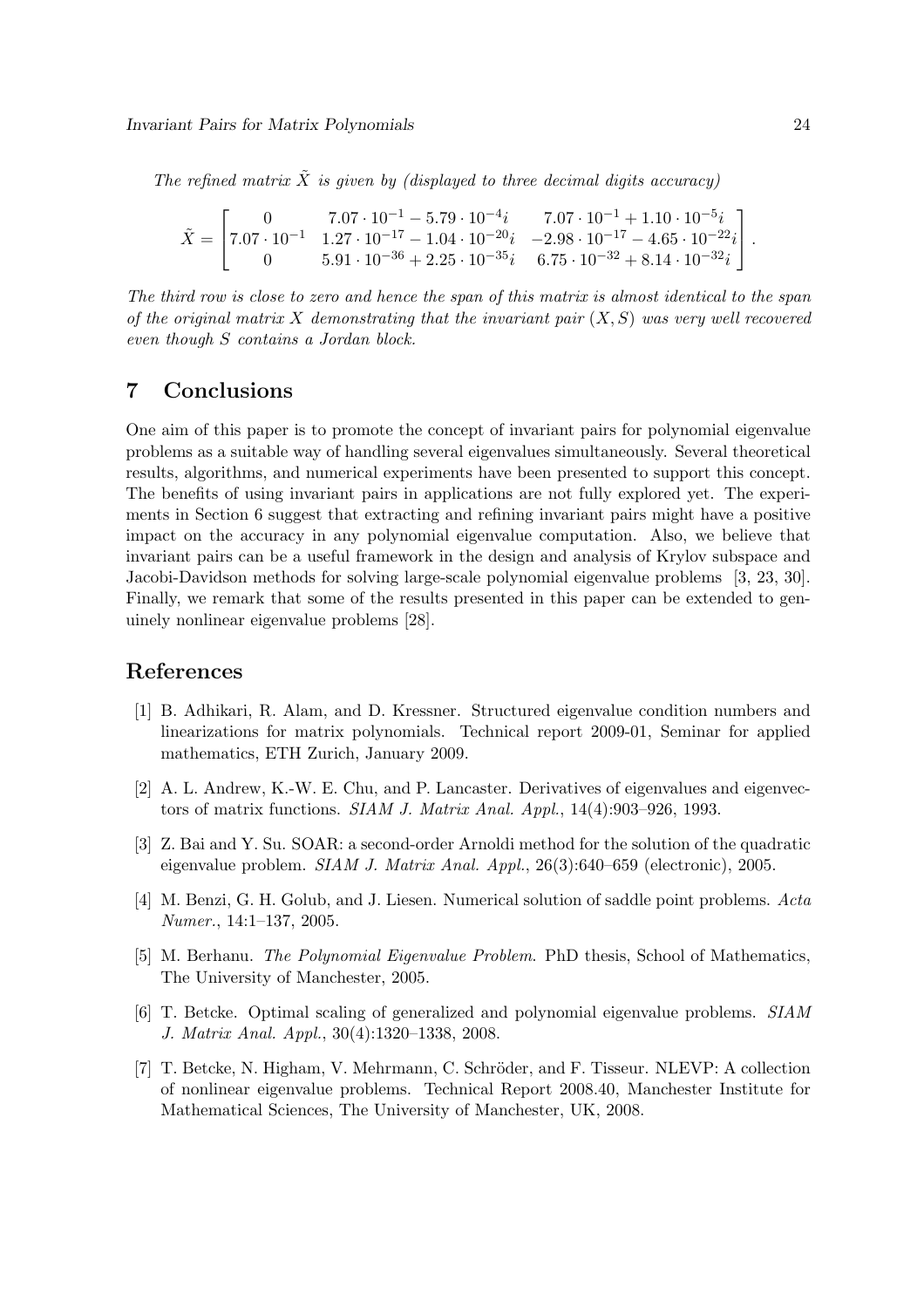- [8] W.-J. Beyn, W. Kleß, and V. Thümmler. Continuation of low-dimensional invariant subspaces in dynamical systems of large dimension. In *Ergodic theory, analysis, and efficient simulation of dynamical systems*, pages 47–72. Springer, Berlin, 2001.
- [9] W.-J. Beyn and V. Thümmler. Continuation of invariant subspaces for parameterized quadratic eigenvalue problems. Technical report, University of Bielefeld, Department of Mathematics, 2008.
- [10] Å. Björck. *Numerical Methods for Least Squares Problems*. SIAM, Philadelphia, PA, 1996.
- [11] J.-P. Dedieu and F. Tisseur. Perturbation theory for homogeneous polynomial eigenvalue problems. *Linear Algebra Appl.*, 358:71–94, 2003.
- [12] J. E. Dennis, Jr., J. F. Traub, and R. P. Weber. The algebraic theory of matrix polynomials. *SIAM J. Numer. Anal.*, 13(6):831–845, 1976.
- [13] H.-Y. Fan, W.-W. Lin, and P. Van Dooren. Normwise scaling of second order polynomial matrices. *SIAM J. Matrix Anal. Appl.*, 26(1):252–256, 2004.
- [14] F.R. Gantmacher. *The Theory of Matrices*. Chelsea, New York, 1960.
- [15] I. Gohberg, P. Lancaster, and L. Rodman. *Matrix polynomials*. Academic Press Inc., New York, 1982. Computer Science and Applied Mathematics.
- [16] G. H. Golub and C. F. Van Loan. *Matrix Computations*. Johns Hopkins University Press, Baltimore, MD, third edition, 1996.
- [17] L. Grammont, N. J. Higham, and F. Tisseur. A framework for analyzing nonlinear eigenproblems and parametrized linear systems, 2009. Technical Report.
- [18] N. J. Higham. *Accuracy and Stability of Numerical Algorithms*. SIAM, Philadelphia, PA, second edition, 2002.
- [19] N. J. Higham and H.-M. Kim. Numerical analysis of a quadratic matrix equation. *IMA J. Numer. Anal.*, 20(4):499–519, 2000.
- [20] N. J. Higham, R. C. Li, and F. Tisseur. Backward error of polynomial eigenproblems solved by linearization. *SIAM J. Matrix Anal. Appl.*, 29:1218–1241, 2007.
- [21] N. J. Higham, D. S. Mackey, and F. Tisseur. The conditioning of linearizations of matrix polynomials. *SIAM J. Matrix Anal. Appl.*, 28(4):1005–1028, 2006.
- [22] N. J. Higham, D. S. Mackey, F. Tisseur, and S. D. Garvey. Scaling, sensitivity and stability in the numerical solution of quadratic eigenvalue problems. *Internat. J. Numer. Methods Engrg.*, 73(3):344–360, 2008.
- [23] L. Hoffnung, R.-C. Li, and Q. Ye. Krylov type subspace methods for matrix polynomials. *Linear Algebra Appl.*, 415(1):52–81, 2006.
- [24] T. Košir. Kronecker bases for linear matrix equations, with application to two-parameter eigenvalue problems. *Linear Algebra Appl.*, 249:259–288, 1996.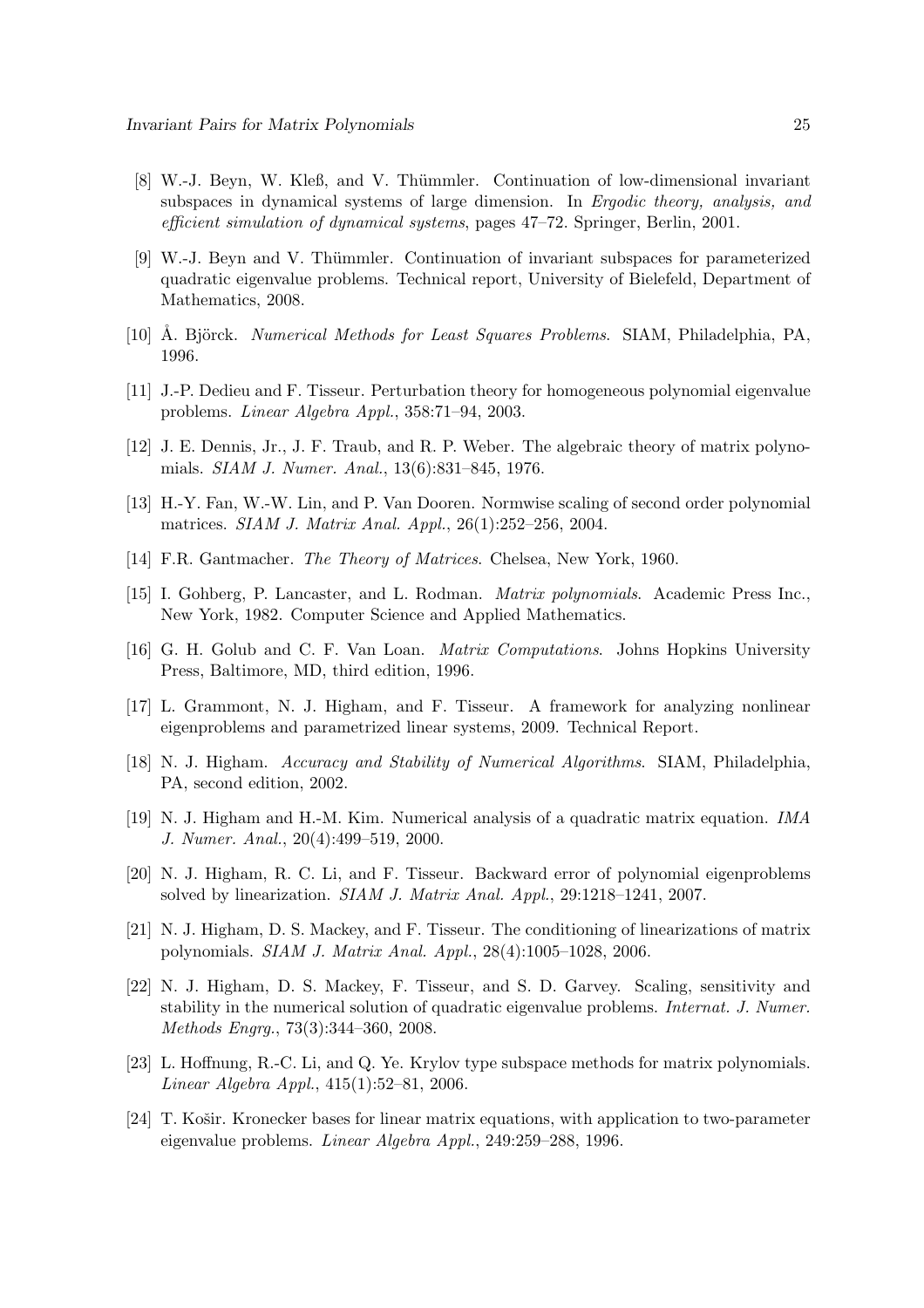- $[25]$  B. Kågström and D. Kressner. Multishift variants of the QZ algorithm with aggressive early deflation. *SIAM J. Matrix Anal. Appl.*, 29(1):199–227, 2006.
- [26] S. G. Krantz. *Function Theory of Several Complex Variables*. John Wiley & Sons Inc., New York, 1982.
- [27] D. Kressner. *Numerical Methods for General and Structured Eigenvalue Problems*, volume 46 of *Lecture Notes in Computational Science and Engineering*. Springer-Verlag, Berlin, 2005.
- [28] D. Kressner. A block Newton method for nonlinear eigenvalue problems. *Numer. Math.*, 114(2):355–372, 2009.
- [29] D. S. Mackey, N. Mackey, C. Mehl, and V. Mehrmann. Vector spaces of linearizations for matrix polynomials. *SIAM J. Matrix Anal. Appl.*, 28(4):971–1004, 2006.
- [30] K. Meerbergen. Locking and restarting quadratic eigenvalue solvers. *SIAM J. Sci. Comput.*, 22(5):1814–1839 (electronic), 2000.
- [31] V. Mehrmann and H. Voss. Nonlinear eigenvalue problems: A challenge for modern eigenvalue methods. *Mitt. der Ges. f. An. Mathematik und Mechanik*, 27:121–151, 2005.
- [32] C. B. Moler and G. W. Stewart. An algorithm for generalized matrix eigenvalue problems. *SIAM J. Numer. Anal.*, 10:241–256, 1973.
- [33] V. Simoncini and F. Perotti. On the numerical solution of  $(\lambda^2 A + \lambda B + C)x = b$  and application to structural dynamics. *SIAM J. Sci. Comput.*, 23(6):1875–1897 (electronic), 2002.
- [34] G. W. Stewart. Error bounds for approximate invariant subspaces of closed linear operators. *SIAM J. Numer. Anal.*, 8:796–808, 1971.
- [35] G. W. Stewart. Error and perturbation bounds for subspaces associated with certain eigenvalue problems. *SIAM Rev.*, 15:727–764, 1973.
- [36] G. W. Stewart and J.-G. Sun. *Matrix Perturbation Theory*. Academic Press, New York, 1990.
- [37] J.-G. Sun. Perturbation expansions for invariant subspaces. *Linear Algebra Appl.*, 153:85– 97, 1991.
- [38] F. Tisseur. Newton's method in floating point arithmetic and iterative refinement of generalized eigenvalue problems. *SIAM J. Matrix Anal. Appl.*, 22(4):1038–1057, 2001.
- [39] F. Tisseur and K. Meerbergen. The quadratic eigenvalue problem. *SIAM Rev.*, 43(2):235– 286, 2001.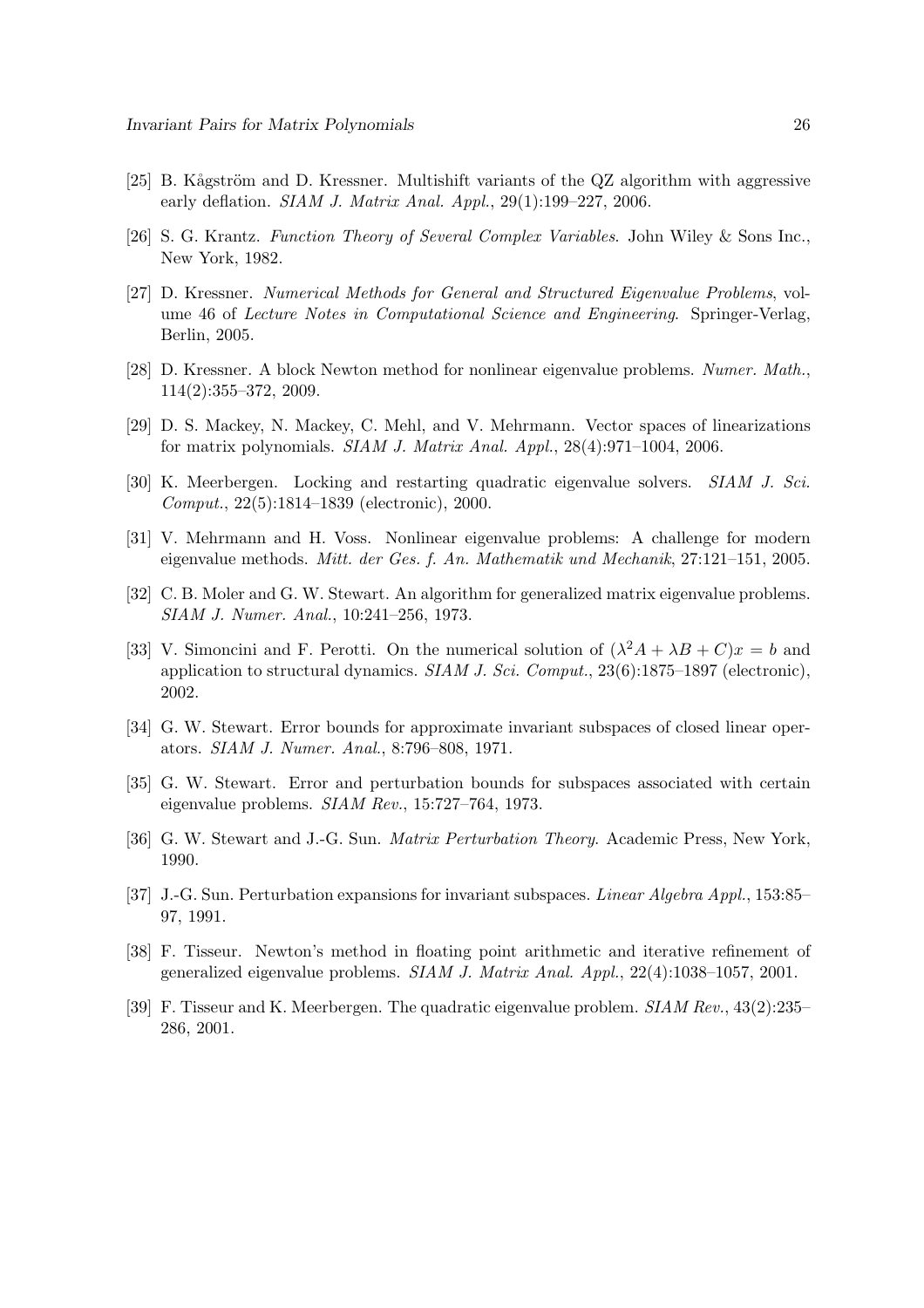## A Construction of Jordan chains

In the following we demonstrate how Jordan chains of a regular matrix polynomial  $P$  can be turned into Jordan chains of a linearization  $A + \lambda B \in \mathcal{L}_1(P)$ . This result is needed in the proof of Theorem 9 and the construction is rather similar to the ones given in [15, 39].

Let  $\lambda$  be a finite eigenvalue of P and consider an arbitrary vector  $x \in \mathbb{C}^n$ . Then

$$
(\mathcal{A} + \lambda \mathcal{B})V_{\ell}(x, \lambda) = v \otimes P(\lambda)x \tag{44}
$$

see [29] or the relation (24) for  $k = 1$ . Differentiating (44) with respect to  $\lambda$  yields

$$
(\mathcal{A} + \lambda \mathcal{B})V'_{\ell}(x, \lambda) = v \otimes P'(\lambda)x - BV_{\ell}(x, \lambda), \tag{45}
$$

where

$$
V'_{\ell}(x,\lambda) = \begin{bmatrix} (l-1)\lambda^{l-2}x \\ \vdots \\ 2\lambda x \\ x \\ 0 \end{bmatrix}.
$$

**Chains of length 2:** Let us first consider a Jordan chain  $x_1, x_2 \in \mathbb{C}^n$  of length 2 for P:

$$
P(\lambda)x_1 = 0, \quad P(\lambda)x_2 + P'(\lambda)x_1 = 0.
$$

Set

$$
y_1 := V_{\ell}(x_1, \lambda), \quad y_2 := V_{\ell}(x_2, \lambda) + V'_{\ell}(x_1, \lambda).
$$

Then (44) yields  $(\mathcal{A} + \lambda \mathcal{B})y_1 = 0$  and (45) yields

$$
(\mathcal{A} + \lambda \mathcal{B})y_2 = v \otimes P(\lambda)x_2 + v \otimes P'(\lambda)x_1 - By_1 = -By_1.
$$

This shows that  $y_1, y_2$  is a Jordan chain for  $(A + \lambda B)$ . Note that we can write

$$
[y_1, y_2] = V_{\ell} \left( [x_1, x_2], \begin{bmatrix} \lambda & 1 \\ 0 & \lambda \end{bmatrix} \right).
$$

**Chains of arbitrary length:** Let us now consider a Jordan chain  $x_1, \ldots, x_k \in \mathbb{C}^n$  of length  $k$  for  $P$ :

$$
\sum_{i=1}^{j} \frac{1}{(i-1)!} P^{(i-1)}(\lambda) x_{j-i+1} = 0, \text{ for } j = 1, \dots, k.
$$

Set

$$
y_j := \sum_{i=1}^j \frac{1}{(i-1)!} V_{\ell}^{(i-1)}(x_{j-i+1}, \lambda).
$$

Repeated differentiation of (45) gives

$$
(\mathcal{A} + \lambda \mathcal{B})V_{\ell}^{(i-1)}(x,\lambda) = v \otimes P^{(i-1)}(\lambda)x - (i-1)BV_{\ell}^{(i-2)}(x,\lambda)
$$